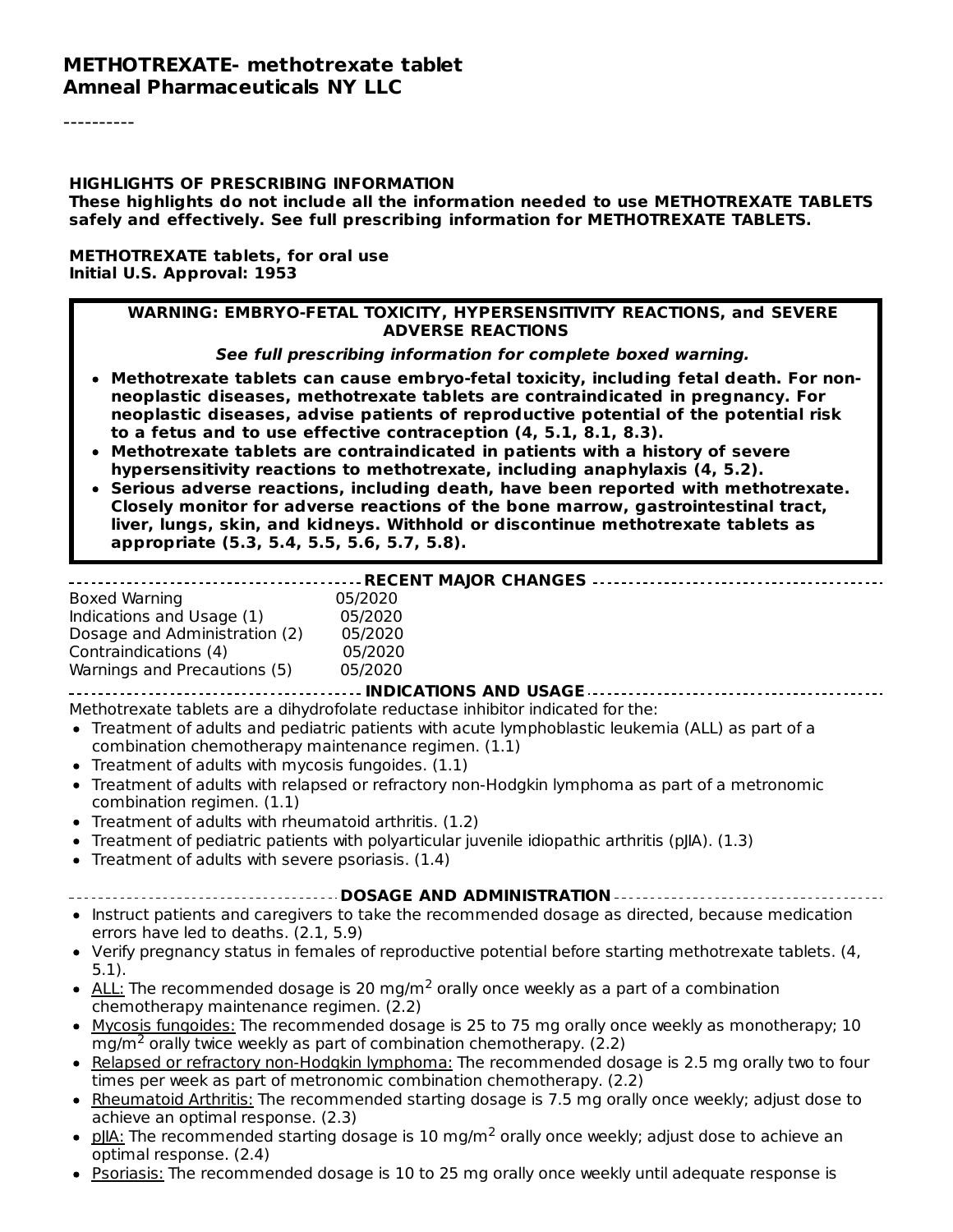| achieved. (2.5)                                                                                            |
|------------------------------------------------------------------------------------------------------------|
| -------------------- DOSAGE FORMS AND STRENGTHS ---------------------------------                          |
| Tablets: 2.5 mg (3)                                                                                        |
|                                                                                                            |
| • In pregnancy for non-neoplastic diseases. (4)                                                            |
| • History of severe hypersensitivity to methotrexate. (4)                                                  |
| -------------------------- WARNINGS AND PRECAUTIONS ----------------------------                           |
| • Serious Infections: Monitor patients for infection during and after treatment with methotrexate tablets. |
| Withhold or discontinue methotrexate tablets for serious infections as appropriate. (5.11)                 |
| . Neurotoxicity: Monitor patients for neurotoxicity and withhold or discontinue methotrexate tablets as    |
| appropriate. (5.12)<br>• Secondary Malignancies: Can occur with methotrexate. (5.13)                       |
| • Tumor Lysis Syndrome: Institute appropriate prophylactic measures in patients at risk for tumor lysis    |
| syndrome prior to initiation of methotrexate tablets. (5.14)                                               |
| • Immunizations and Risk Live Vaccines: Immunizations with live vaccines is not recommended. Follow        |
| current vaccination practice guidelines. (5.15)                                                            |
| • Infertility: Can cause impairment of fertility, oligospermia, and menstrual dysfunction. (5.16, 8.3)     |
|                                                                                                            |
| Common adverse reactions include ulcerative stomatitis, leukopenia, nausea, abdominal distress. (6.1)      |
| To report SUSPECTED ADVERSE REACTIONS, contact Amneal Pharmaceuticals at 1-877-835-                        |
| 5472 or FDA at 1-800-FDA-1088 www.fda.gov/medwatch.                                                        |
|                                                                                                            |
| Refer to the full prescribing information for drug interactions with methotrexate. (7)                     |
| Lactation: Instruct not to breastfeed. (8.2)                                                               |
|                                                                                                            |
| <b>Revised: 8/2021</b>                                                                                     |
| See 17 for PATIENT COUNSELING INFORMATION and FDA-approved patient labeling.                               |

#### **FULL PRESCRIBING INFORMATION: CONTENTS\* WARNING: EMBRYO-FETAL TOXICITY, HYPERSENSITIVITY REACTIONS AND SEVERE ADVERSE REACTIONS**

#### **1 INDICATIONS AND USAGE**

- 1.1 Neoplastic Diseases
- 1.2 Rheumatoid Arthritis
- 1.3 Polyarticular Juvenile Idiopathic Arthritis
- 1.4 Psoriasis

# **2 DOSAGE AND ADMINISTRATION**

- 2.1 Important Dosage and Safety Information
- 2.2 Recommended Dosage for Neoplastic Diseases
- 2.3 Recommended Dosage for Rheumatoid Arthritis
- 2.4 Recommended Dosage for Polyarticular Juvenile Idiopathic Arthritis
- 2.5 Recommended Dosage for Psoriasis
- 2.6 Dosage Modifications for Adverse Reactions

# **3 DOSAGE FORMS AND STRENGTHS**

# **4 CONTRAINDICATIONS**

# **5 WARNINGS AND PRECAUTIONS**

- 5.1 Embryo-Fetal Toxicity
- 5.2 Hypersensitivity Reactions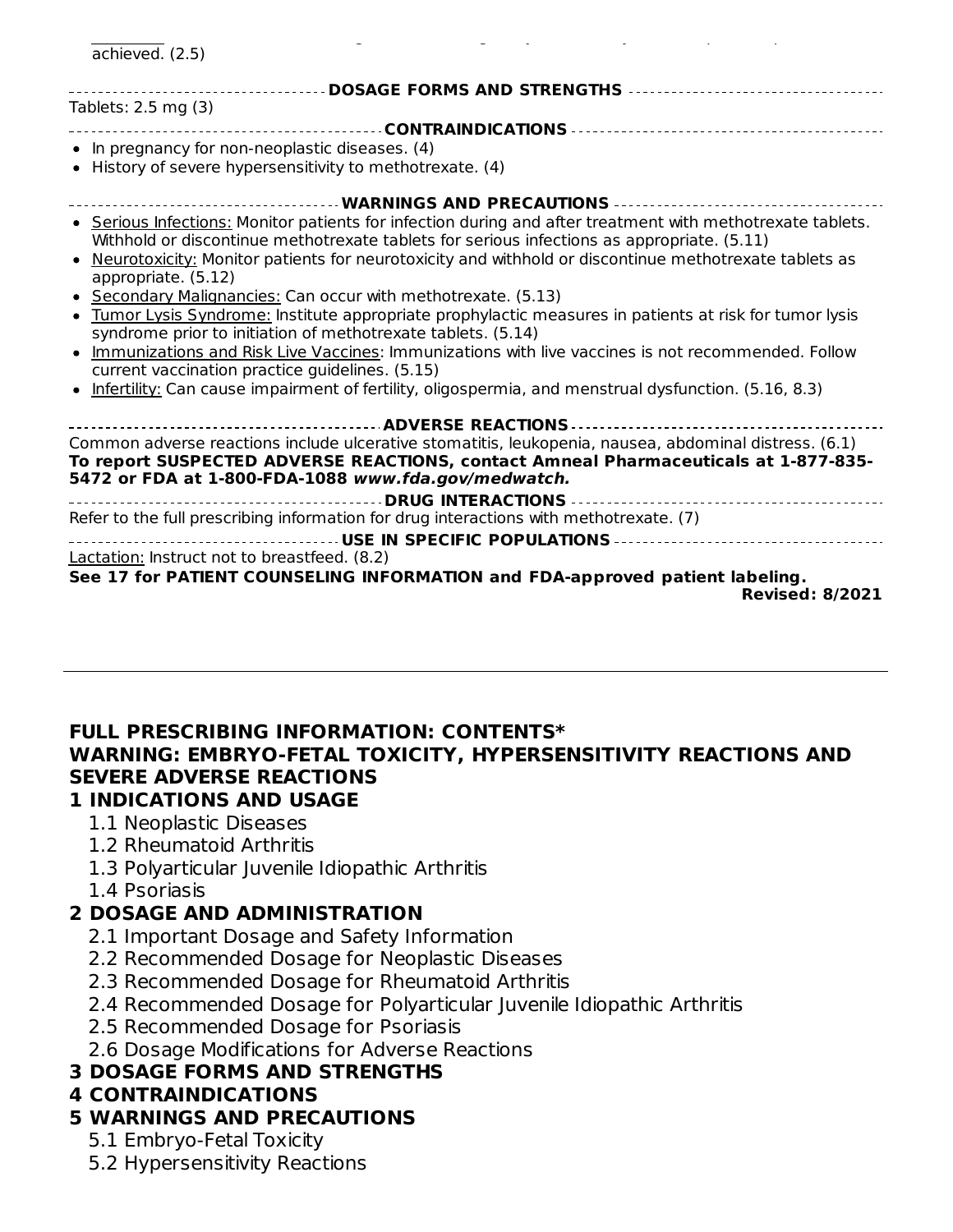- 5.3 Myelosuppression
- 5.4 Gastrointestinal Toxicity
- 5.5 Hepatotoxicity
- 5.6 Pulmonary Toxicity
- 5.7 Dermatologic Reactions
- 5.8 Renal Toxicity
- 5.9 Risk of Serious Adverse Reactions with Medication Error
- 5.10 Folic Acid Supplementation
- 5.11 Serious Infections
- 5.12 Neurotoxicity
- 5.13 Secondary Malignancies
- 5.14 Tumor Lysis Syndrome
- 5.15 Immunization and Risks Associated with Live Vaccines
- 5.16 Infertility
- 5.17 Increased Risk of Adverse Reactions Due to Third-Space Accumulation

# **6 ADVERSE REACTIONS**

- 6.1 Clinical Trials Experience
- 6.2 Postmarketing Experience

# **7 DRUG INTERACTIONS**

7.1 Effects of Other Drugs on Methotrexate

# **8 USE IN SPECIFIC POPULATIONS**

- 8.1 Pregnancy
- 8.2 Lactation
- 8.3 Females and Males of Reproductive Potential
- 8.4 Pediatric Use
- 8.5 Geriatric Use
- 8.6 Renal Impairment
- 8.7 Hepatic Impairment

# **10 OVERDOSAGE**

# **11 DESCRIPTION**

# **12 CLINICAL PHARMACOLOGY**

- 12.1 Mechanism of Action
- 12.3 Pharmacokinetics

# **13 NONCLINICAL TOXICOLOGY**

13.1 Carcinogenesis, Mutagenesis, Impairment of Fertility

#### **15 REFERENCES**

# **16 HOW SUPPLIED/STORAGE AND HANDLING**

#### **17 PATIENT COUNSELING INFORMATION**

\* Sections or subsections omitted from the full prescribing information are not listed.

# **FULL PRESCRIBING INFORMATION**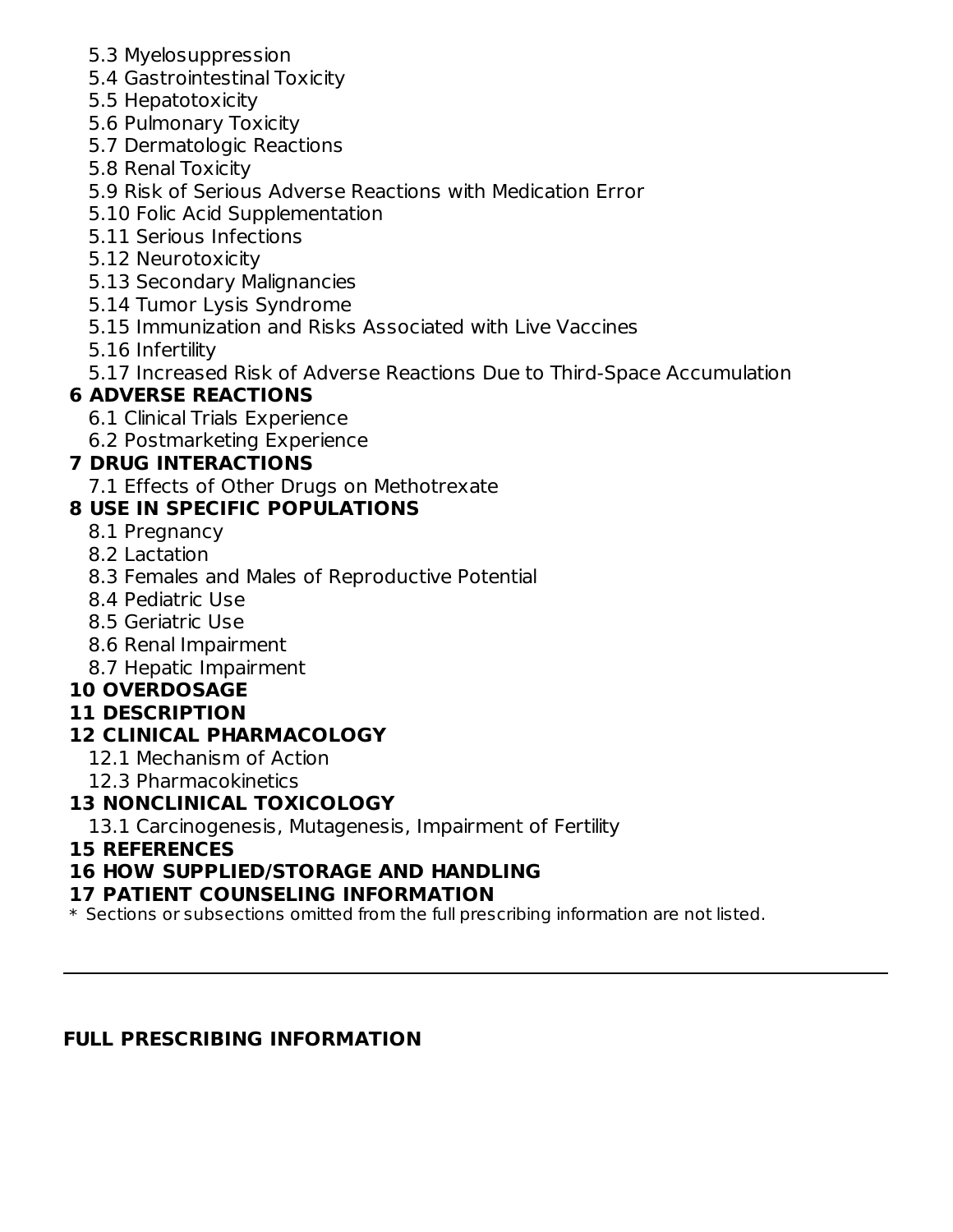#### **WARNING: EMBRYO-FETAL TOXICITY, HYPERSENSITIVITY REACTIONS AND SEVERE ADVERSE REACTIONS**

- **Methotrexate tablets can cause embryo-fetal toxicity, including fetal death. For non-neoplastic diseases, methotrexate tablets are contraindicated in pregnancy. For neoplastic diseases, advise females and males of reproductive potential to use effective contraception [see Contraindications (4), Warnings and Precautions (5.1), Use in Specific Populations (8.1, 8.3)].**
- **Methotrexate tablets are contraindicated in patients with a history of severe hypersensitivity reactions to methotrexate, including anaphylaxis [Contraindications (4), Warnings and Precautions (5.2)].**
- **Serious adverse reactions, including death, have been reported with methotrexate. Closely monitor for adverse reactions of the bone marrow, gastrointestinal tract, liver, lungs, skin, and kidneys. Withhold or discontinue methotrexate tablets as appropriate [Warnings and Precautions (5.3, 5.4, 5.5, 5.6, 5.7, 5.8)].**

# **1 INDICATIONS AND USAGE**

#### **1.1 Neoplastic Diseases**

Methotrexate tablets are indicated for the:

- treatment of adults and pediatric patients with acute lymphoblastic leukemia (ALL) as part of a combination chemotherapy maintenance regimen.
- treatment of adults with mycosis fungoides (cutaneous T-cell lymphoma) as a single agent or as part of a combination chemotherapy regimen.
- treatment of adults with relapsed or refractory non-Hodgkin lymphomas as part of a metronomic combination chemotherapy regimen.

# **1.2 Rheumatoid Arthritis**

Methotrexate tablets are indicated for the treatment of adults with rheumatoid arthritis.

#### **1.3 Polyarticular Juvenile Idiopathic Arthritis**

Methotrexate tablets are indicated for the treatment of pediatric patients with polyarticular Juvenile Idiopathic Arthritis (pJIA).

# **1.4 Psoriasis**

Methotrexate tablets are indicated for the treatment of adults with severe psoriasis.

# **2 DOSAGE AND ADMINISTRATION**

# **2.1 Important Dosage and Safety Information**

Verify pregnancy status in females of reproductive potential before starting methotrexate tablets [see Contraindications (4), Warnings and Precautions (5.1)].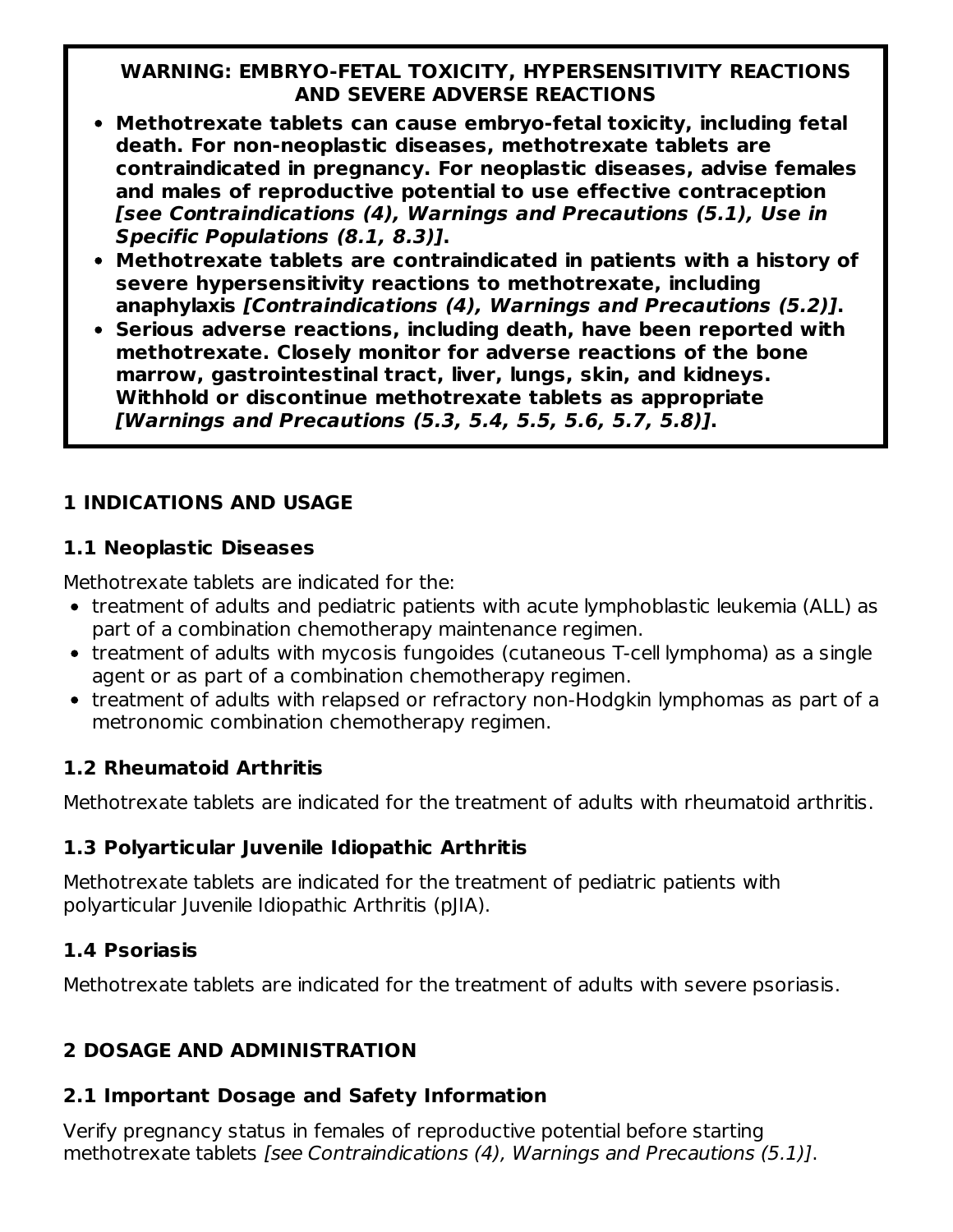Instruct patients and caregivers to take the recommended dosage as directed, because medication errors have led to deaths [see Warnings and Precautions (5.9)].

When switching the dosing regimen from oral administration to intravenous, intramuscular, or subcutaneous administration, an alternative dosing regimen may be necessary.

Do not administer to patients who are unable to swallow a tablet.

Methotrexate tablets are a cytotoxic drug. Follow applicable special handling and disposal procedures. $^{\rm 1}$ 

# **2.2 Recommended Dosage for Neoplastic Diseases**

## Acute Lymphoblastic Leukemia

The recommended starting dosage of methotrexate tablets is 20 mg/m<sup>2</sup> orally once weekly, as part of a combination chemotherapy maintenance regimen. After initiating methotrexate tablets, periodically monitor absolute neutrophil count (ANC) and platelet count and adjust the dose to maintain ANC at a desirable level and for excessive myelosuppression.

## Mycosis Fungoides

The recommended dosage of methotrexate tablets is 25 mg to 75 mg orally once weekly when administered as a single agent or  $10 \text{ mg/m}^2$  orally twice weekly as part of a combination chemotherapy regimen.

Relapsed or Refractory Non-Hodgkin Lymphomas

The recommended dosage of methotrexate tablets is 2.5 mg orally 2 to 4 times per week (maximum 10 mg per week) as part of a metronomic combination chemotherapy regimen.

# **2.3 Recommended Dosage for Rheumatoid Arthritis**

The recommended starting dosage of methotrexate tablets is 7.5 mg orally once weekly with escalation to achieve optimal response. Dosages of more than 20 mg once weekly result in an increased risk of serious adverse reactions, including myelosuppression. When responses are observed, the majority occurred between 3 and 6 weeks from initiation of treatment; however, responses have occurred up to 12 weeks after treatment initiation.

Administer folic acid or folinic acid to reduce the risk of methotrexate adverse reactions [see Warnings and Precautions (5.10)].

# **2.4 Recommended Dosage for Polyarticular Juvenile Idiopathic Arthritis**

The recommended starting dosage of methotrexate tablets is  $10$  mg/m<sup>2</sup> orally once weekly with escalation to achieve optimal response. Dosages of more than 30 mg/m $^2$ once weekly result in an increased risk of serious adverse reactions, including myelosuppression. When responses are observed, the majority occurred between 3 and 6 weeks from initiation of treatment; however, responses have occurred up to 12 weeks after treatment initiation.

Administer folic acid or folinic acid to reduce the risk of methotrexate adverse reactions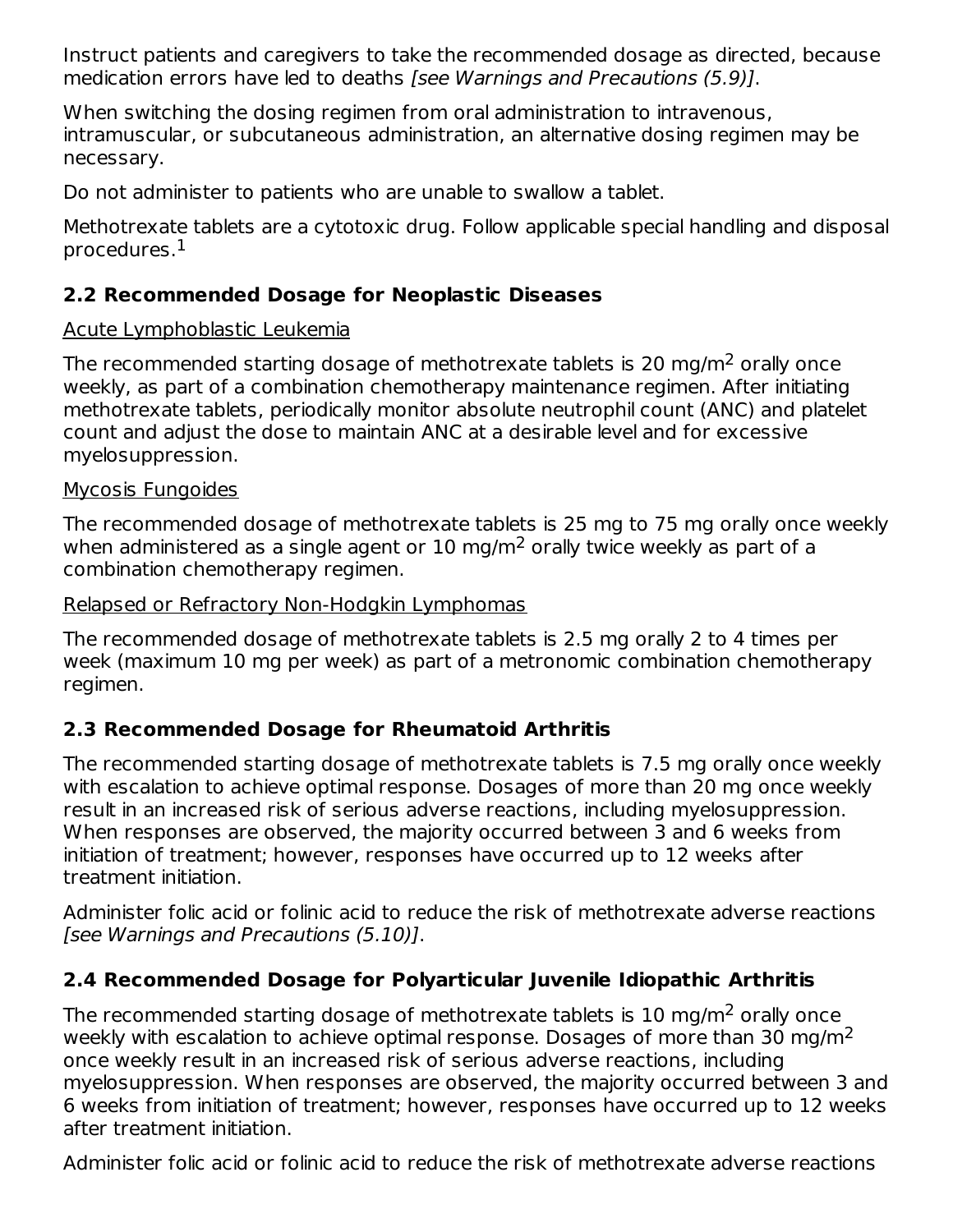[see Warnings and Precautions (5.10)].

# **2.5 Recommended Dosage for Psoriasis**

The recommended dosage of methotrexate tablets 10 to 25 mg orally once weekly until an adequate response is achieved. Adjust the dose gradually to achieve optimal clinical response; do not exceed a dose of 30 mg per week. Once optimal clinical response has been achieved, reduce the dosage to the lowest possible dosing regimen.

Administer folic acid or folinic acid supplementation to reduce the risk of methotrexate adverse reactions [see Warnings and Precautions (5.10)].

### **2.6 Dosage Modifications for Adverse Reactions**

Discontinue methotrexate tablets for:

- Anaphylaxis or other severe hypersensitivity reactions *[see Warnings and Precautions*  $(5.2)$
- Lymphoproliferative disease [see Warnings and Precautions (5.13)]

Withhold, dose reduce or discontinue methotrexate tablets as appropriate for:

- Myelosuppression [see Warnings and Precautions (5.3)] Withhold or discontinue methotrexate tablets as appropriate for:
- Severe gastrointestinal toxicity [see Warnings and Precautions (5.4)]
- Hepatotoxicity [see Warnings and Precautions (5.5)]
- Pulmonary toxicity [see Warnings and Precautions (5.6)]
- Severe dermatologic reactions [see Warnings and Precautions (5.7)]
- Severe renal toxicity [see Warnings and Precautions (5.8)]
- Serious infections [see Warnings and Precautions (5.11)]
- Neurotoxicity [see Warnings and Precautions (5.12)]

# **3 DOSAGE FORMS AND STRENGTHS**

Tablets: 2.5 mg methotrexate, USP: round, biconvex, yellow tablets, scored in half on one side, engraved with "A" above the score and "1" below.

# **4 CONTRAINDICATIONS**

Methotrexate tablets are contraindicated in:

- Pregnant women receiving methotrexate tablets for treatment of non-neoplastic diseases [see Warnings and Precautions (5.1), and Use in Specific Populations (8.1, 8.3)].
- Patients with a history of a severe hypersensitivity reactions, including anaphylaxis, to methotrexate [see Warnings and Precautions (5.2)].

# **5 WARNINGS AND PRECAUTIONS**

# **5.1 Embryo-Fetal Toxicity**

Based on published reports and its mechanism of action, methotrexate tablets can cause fetal harm, including fetal death, when administered to a pregnant woman.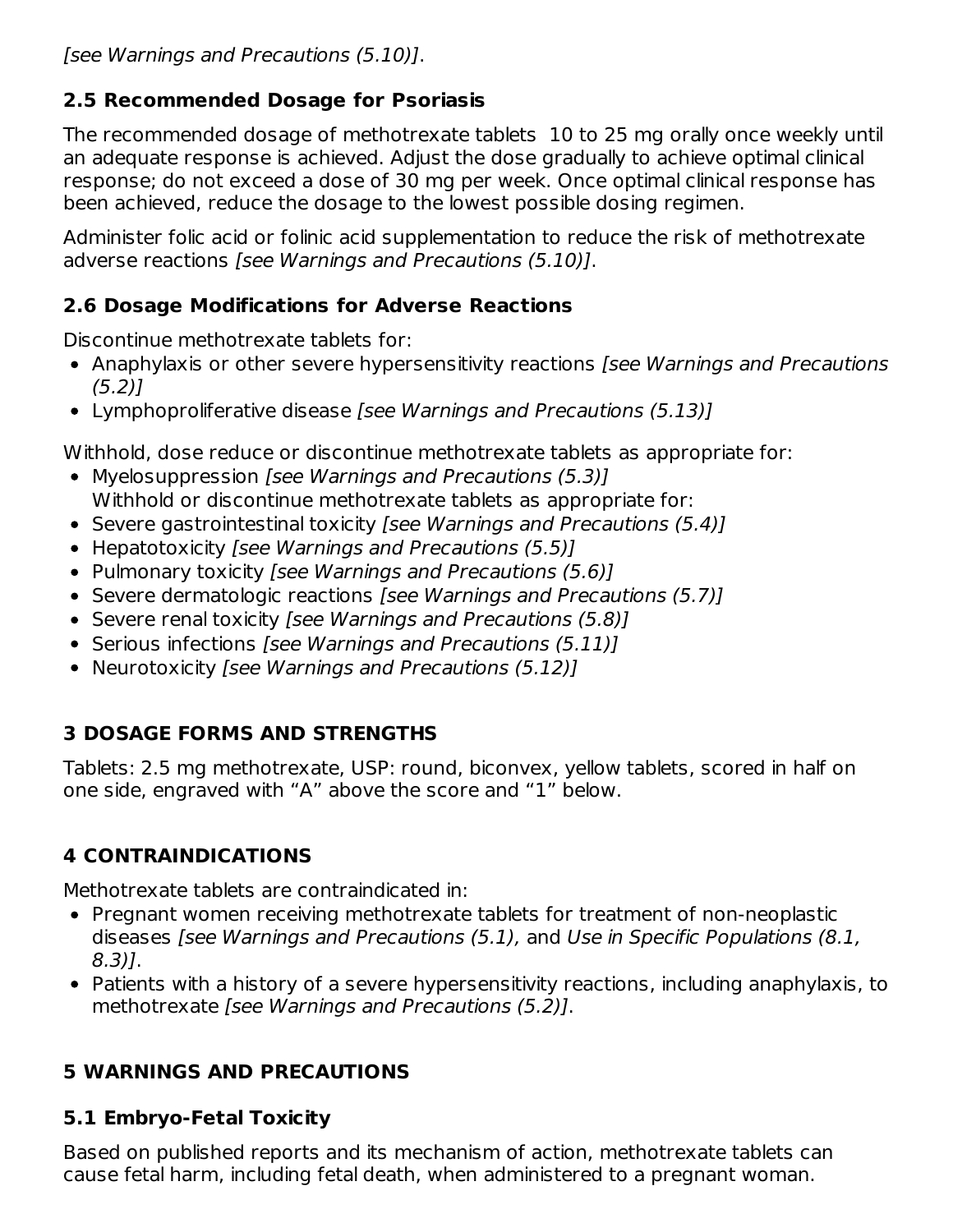Methotrexate tablets are contraindicated for use in pregnant women receiving methotrexate tablets for the treatment of non-malignant diseases. Advise pregnant women with neoplastic diseases of the potential risk to a fetus. Advise females of reproductive potential to use effective contraception during treatment with methotrexate tablets and for 6 months after the final dose. Advise males with female partners of reproductive potential to use effective contraception during methotrexate tablets treatment and for 3 months after the final dose *[see Contraindications (4), Use in* Specific Populations (8.1, 8.3)].

# **5.2 Hypersensitivity Reactions**

Hypersensitivity reactions, including anaphylaxis, can occur with methotrexate [see] Contraindications (4), Adverse Reactions (6.1)].

If anaphylaxis or other serious hypersensitivity reaction occurs, immediately and permanently discontinue methotrexate tablets [see Dosage and Administration (2.6)].

## **5.3 Myelosuppression**

Methotrexate suppresses hematopoiesis and can cause severe and life-threatening pancytopenia, anemia, leukopenia, neutropenia, and thrombocytopenia [see Adverse Reactions (6.1)].

Obtain blood counts at baseline, periodically during treatment, and as clinically indicated. Monitor patients for clinical complications of myelosuppression. Withhold, dose reduce, or discontinue methotrexate tablets taking into account the importance of methotrexate tablet treatment in the context of the severity of the disease being treated, the severity of the adverse drug reaction, and availability of alternative therapy (see Dosage and Administration (2.6)].

# **5.4 Gastrointestinal Toxicity**

Diarrhea, vomiting, nausea, and stomatitis occurred in up to 10% of patients receiving methotrexate for treatment of non-neoplastic diseases. Hemorrhagic enteritis and fatal intestinal perforation have been reported [see Adverse Reactions (6.1, 6.2)]. Patients with peptic ulcer disease or ulcerative colitis are at a greater risk of developing severe gastrointestinal adverse reactions [see Drug Interactions (7.1)].

Withhold or discontinue methotrexate tablets for severe gastrointestinal toxicity taking into account the importance of methotrexate tablet treatment in the context of the severity of the disease being treated, the severity of the adverse drug reaction, and availability of alternative therapy [see Dosage and Administration (2.6)].

# **5.5 Hepatotoxicity**

Methotrexate can cause severe and potentially irreversible hepatotoxicity, including fibrosis, cirrhosis, and fatal liver failure *[see Adverse Reactions (6.1)]*. The safety of methotrexate tablets in patients with hepatic disease is unknown.

The risk of hepatotoxicity is increased with heavy alcohol consumption. In patients with psoriasis, fibrosis or cirrhosis may occur in the absence of symptoms or abnormal liver tests; the risk of hepatotoxicity appears to increase with total cumulative dose and generally occurs after receipt of a total cumulative dose of 1.5 g or more.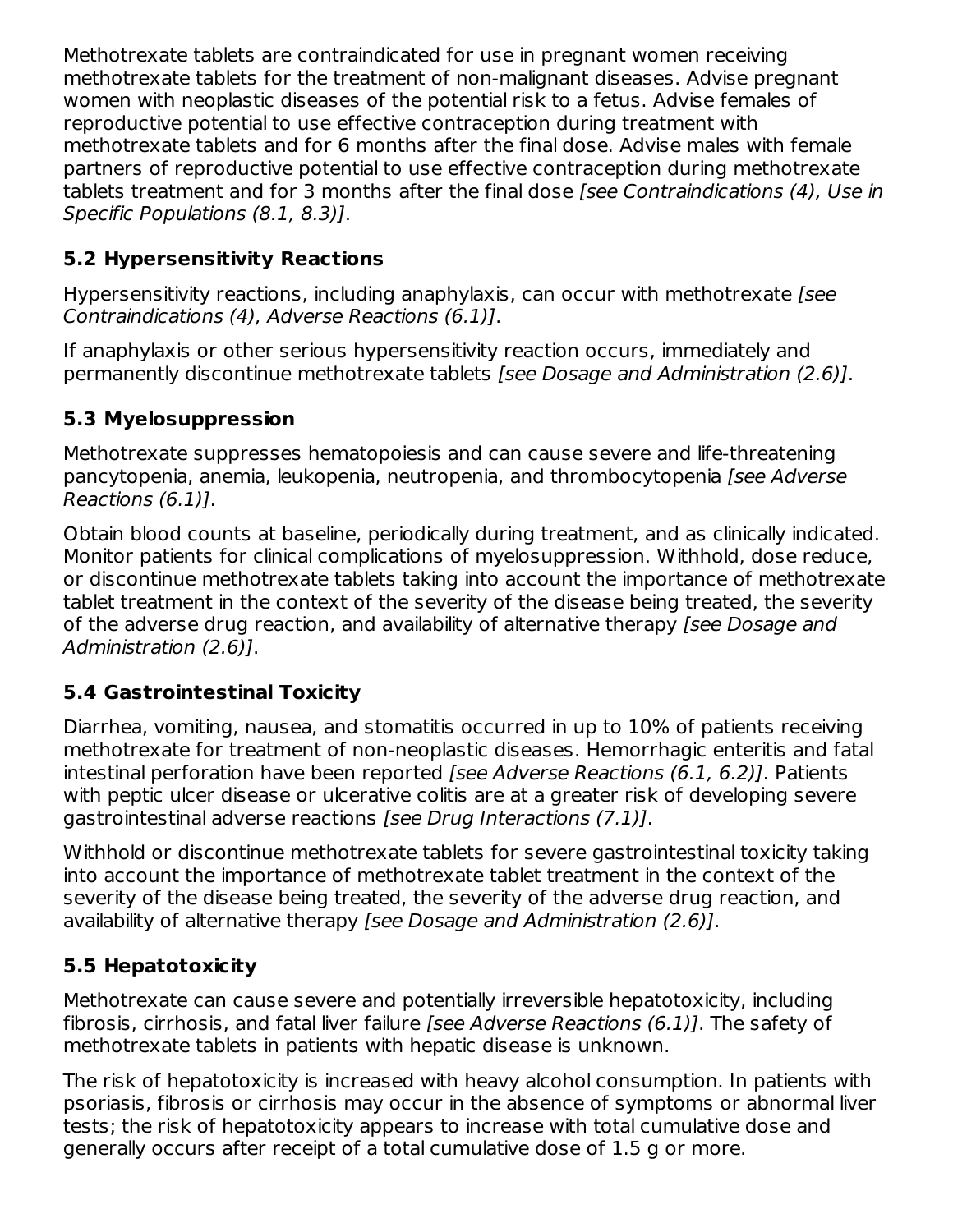Monitor liver tests at baseline, periodically during treatment and as clinically indicated. Withhold or discontinue methotrexate tablets taking into account the importance of methotrexate tablet treatment in the context of the severity of the disease being treated, the severity of the adverse drug reaction, and availability of alternative therapy [see Dosage and Administration (2.6)].

# **5.6 Pulmonary Toxicity**

Pulmonary toxicity, including acute or chronic interstitial pneumonitis and irreversible or fatal cases, can occur with methotrexate [see Adverse Reactions (6.1, 6.2)].

Monitor patients for pulmonary toxicity and withhold or discontinue methotrexate tablets taking into account the importance of methotrexate tablet treatment in the context of the severity of the disease being treated, the severity of the adverse drug reaction, and availability of alternative therapy [see Dosage and Administration (2.6)].

# **5.7 Dermatologic Reactions**

Severe, including fatal dermatologic reactions, such as toxic epidermal necrolysis, Stevens-Johnson syndrome, exfoliative dermatitis, skin necrosis, and erythema multiforme, can occur with methotrexate [see Adverse Reactions (6.1, 6.2)].

Exposure to ultraviolet radiation while taking methotrexate may aggravate psoriasis.

Methotrexate can cause radiation recall dermatitis and photodermatitis (sunburn) reactivation.

Monitor patients for dermatologic toxicity and withhold or permanently discontinue methotrexate tablets for severe dermatologic reactions taking into account the importance of methotrexate tablet treatment in the context of the severity of the disease being treated, the severity of the adverse drug reaction, and availability of alternative therapy [see Dosage and Administration (2.6)]. Advise patients to avoid excessive sun exposure and use sun protection measures.

# **5.8 Renal Toxicity**

Methotrexate can cause renal toxicity, including irreversible acute renal failure [see Adverse Reactions (6.2)].

Monitor renal function at baseline, periodically during treatment and as clinically indicated. Withhold or discontinue methotrexate tablets for severe renal toxicity taking into account the importance of methotrexate tablet treatment in the context of the severity of the disease being treated, the severity of the adverse drug reaction, and availability of alternative therapy [see Dosage and Administration (2.6)].

Administer glucarpidase in patients with toxic plasma methotrexate concentrations  $(>1)$ micromole per liter) and delayed methotrexate clearance due to impaired renal function. Refer to the glucarpidase prescribing information for additional information.

# **5.9 Risk of Serious Adverse Reactions with Medication Error**

Deaths occurred in patients as a result of medication errors. Most commonly, these errors occurred in patients who were taking methotrexate daily when a weekly dosing regimen was prescribed.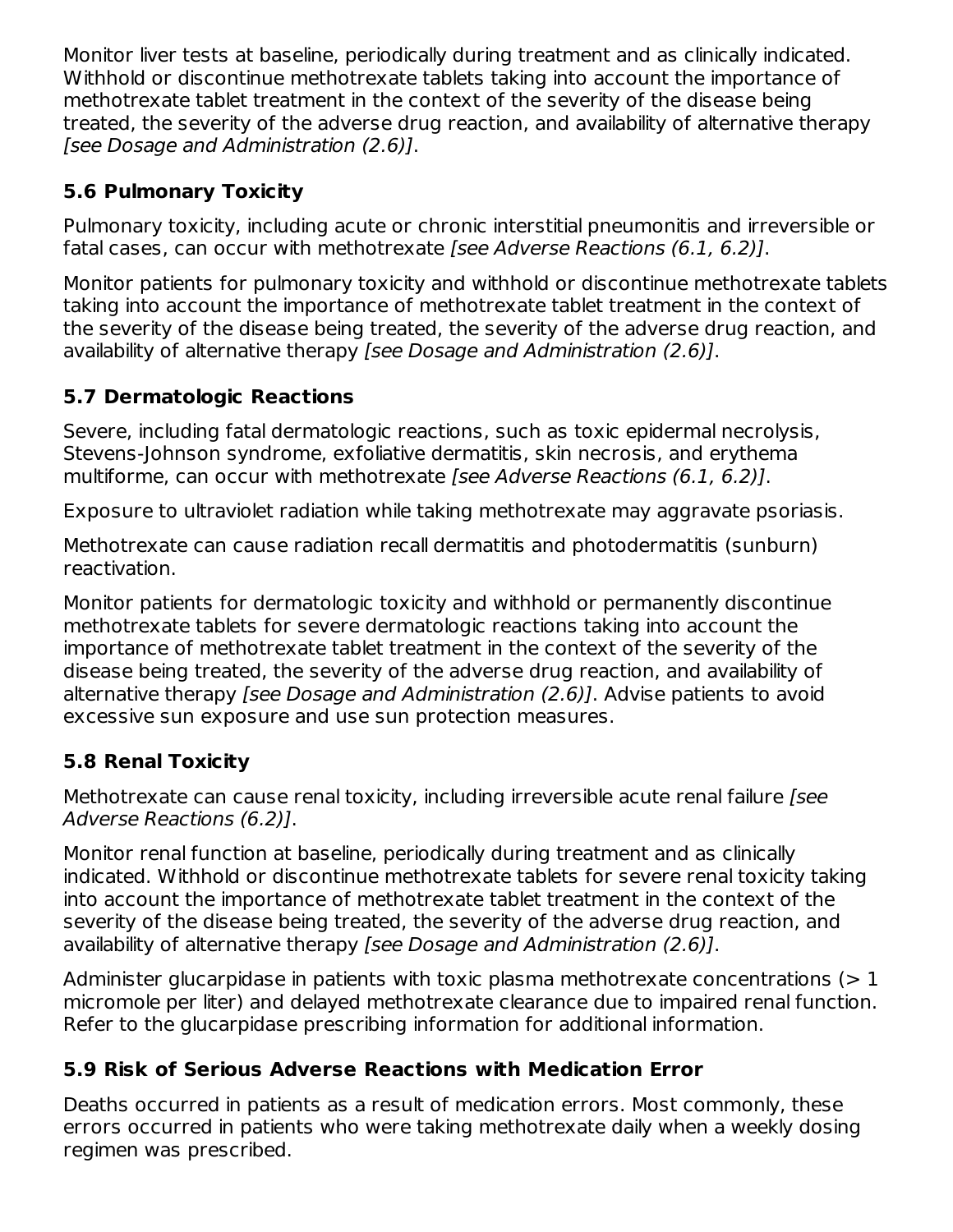For patients prescribed a once weekly dosing regimen, instruct patients and caregivers to take the recommended dosage as directed, because medication errors have led to death.

## **5.10 Folic Acid Supplementation**

#### Neoplastic Diseases

Products containing folic acid or its derivatives may decrease the clinical effectiveness of methotrexate. Therefore, instruct patients not to take products containing folic acid or folinic acid unless directed to do so by their healthcare provider.

#### Non-neoplastic Diseases

Folate deficiency may increase methotrexate adverse reactions. Administer folic acid or folinic acid for patients with rheumatoid arthritis, pJIA, and psoriasis [see Dosage and Administration (2.3, 2.4, 2.5)].

# **5.11 Serious Infections**

Patients treated with methotrexate are at increased risk for developing life-threatening or fatal bacterial, fungal, or viral infections, including opportunistic infections such as Pneumocystis jiroveci pneumonia, invasive fungal infections, hepatitis B reactivation, tuberculosis primary infection or reactivation, and disseminated Herpes zoster and cytomegalovirus infections [see Adverse Reactions (6.2)].

Monitor patients for infection during and after treatment with methotrexate tablets. Withhold or discontinue methotrexate tablets for serious infections taking into account the importance of methotrexate tablet treatment in the context of the severity of the disease being treated, the severity of the adverse drug reaction, and availability of alternative therapy [see Dosage and Administration (2.6)].

# **5.12 Neurotoxicity**

Methotrexate can cause severe acute and chronic neurotoxicity, which can be progressive, irreversible, and fatal [see Adverse Reactions (6.2)]. The risk of leukoencephalopathy is increased in patients who received prior cranial radiation.

Monitor patients for neurotoxicity and withhold or discontinue methotrexate tablets taking into account the importance of methotrexate tablet treatment in the context of the severity of the disease being treated, the severity of the adverse drug reaction, and availability of alternative therapy [see Dosage and Administration (2.6)].

# **5.13 Secondary Malignancies**

Secondary malignancies can occur with methotrexate [see Adverse Reactions (6.2)]. The risk of cutaneous malignancies is further increased when cyclosporine is administered to patients with psoriasis who received prior methotrexate.

In some cases, lymphoproliferative disease occurring during therapy with low-dose methotrexate regressed completely following withdrawal of methotrexate. If lymphoproliferative disease occurs, discontinue methotrexate tablets [see Dosage and Administration (2.6)].

# **5.14 Tumor Lysis Syndrome**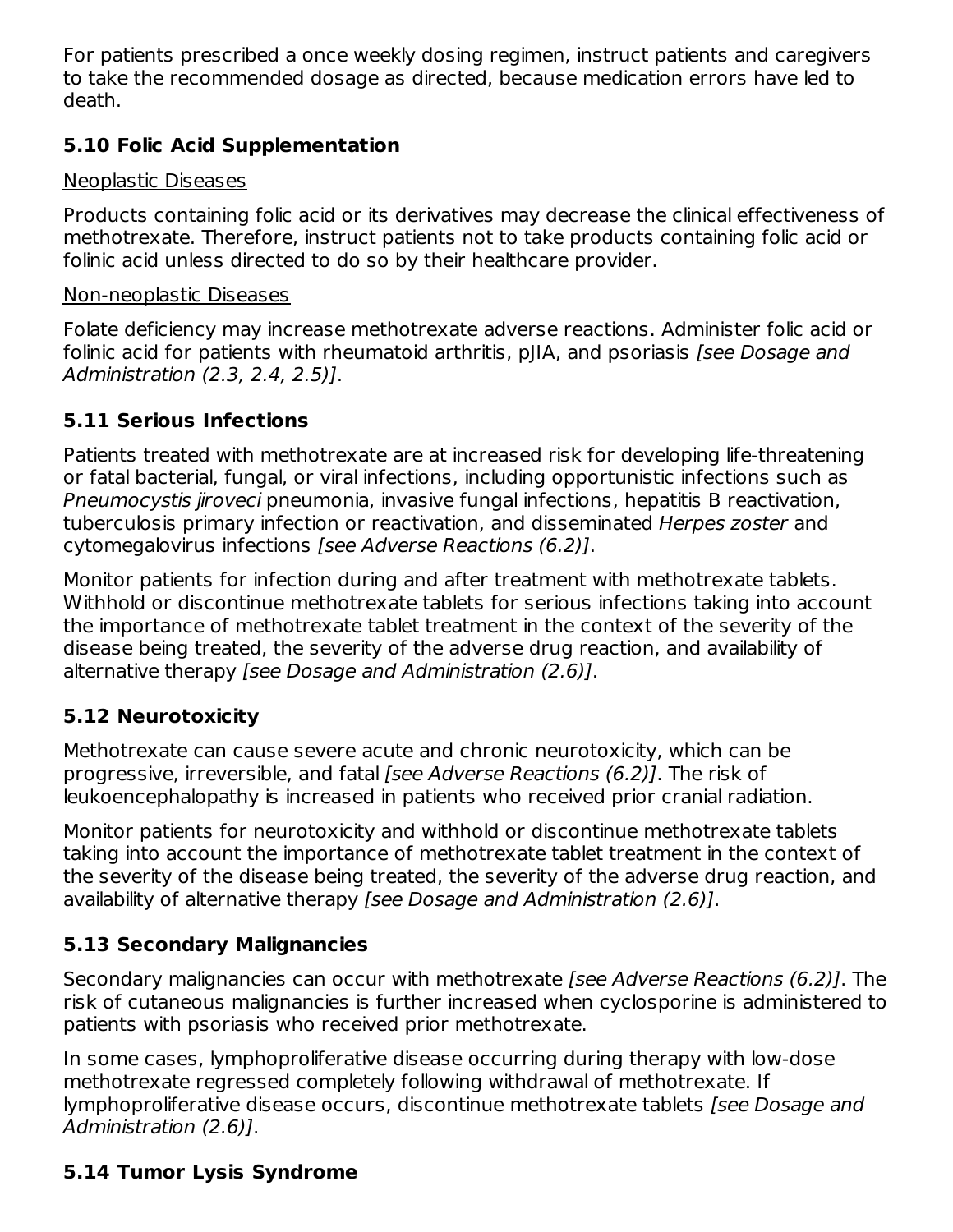Methotrexate can induce tumor lysis syndrome in patients with rapidly growing tumors. Institute appropriate prophylactic measures in patients at risk for tumor lysis syndrome prior to initiation of methotrexate tablets.

# **5.15 Immunization and Risks Associated with Live Vaccines**

Disseminated infections following administration of live vaccines have been reported. Immunization with live vaccines is not recommended during treatment. Follow current vaccination practice guidelines for administration of immunizations in patients receiving methotrexate tablets.

Update immunizations according to immunization guidelines prior to initiating methotrexate tablets. The interval between live vaccinations and initiation of methotrexate should be in accordance with current vaccination guidelines regarding immunosuppressive agents.

# **5.16 Infertility**

Based on published reports, methotrexate can cause impairment of fertility, oligospermia, and menstrual dysfunction. It is not known if the infertility may be reversible. Discuss the risk of infertility with females and males of reproductive potential [see Use in Specific Populations (8.3)].

# **5.17 Increased Risk of Adverse Reactions Due to Third-Space Accumulation**

Methotrexate accumulates in third-spaces (e.g., pleural effusions or ascites), which results in prolonged elimination and increases the risk of adverse reactions. Evacuate significant third-space accumulations prior to methotrexate tablets administration taking into account the importance of methotrexate tablet treatment in the context of the severity of the disease being treated, the severity of the adverse drug reaction, and availability of alternative therapy.

# **6 ADVERSE REACTIONS**

The following clinically significant adverse reactions are described elsewhere in the labeling:

- Hypersensitivity Reactions [see Warnings and Precautions (5.2)]
- Myelosuppression [see Warnings and Precautions (5.3)]
- Gastrointestinal Toxicity [see Warnings and Precautions (5.4)]
- Hepatotoxicity [see Warnings and Precautions (5.5)]
- Pulmonary Toxicity [see Warnings and Precautions (5.6)]
- Dermatologic Reactions [see Warnings and Precautions (5.7)]
- Renal Toxicity [see Warnings and Precautions (5.8)]
- Serious Infections [see Warnings and Precautions (5.11)]
- Neurotoxicity [see Warnings and Precautions (5.12)]
- Secondary Malignancies [see Warnings and Precautions (5.13)]
- Tumor Lysis Syndrome [see Warnings and Precautions (5.14)]
- Increased Risk of Adverse Reactions Due to Third-Space Accumulation [see Warnings] and Precautions (5.17)]

# **6.1 Clinical Trials Experience**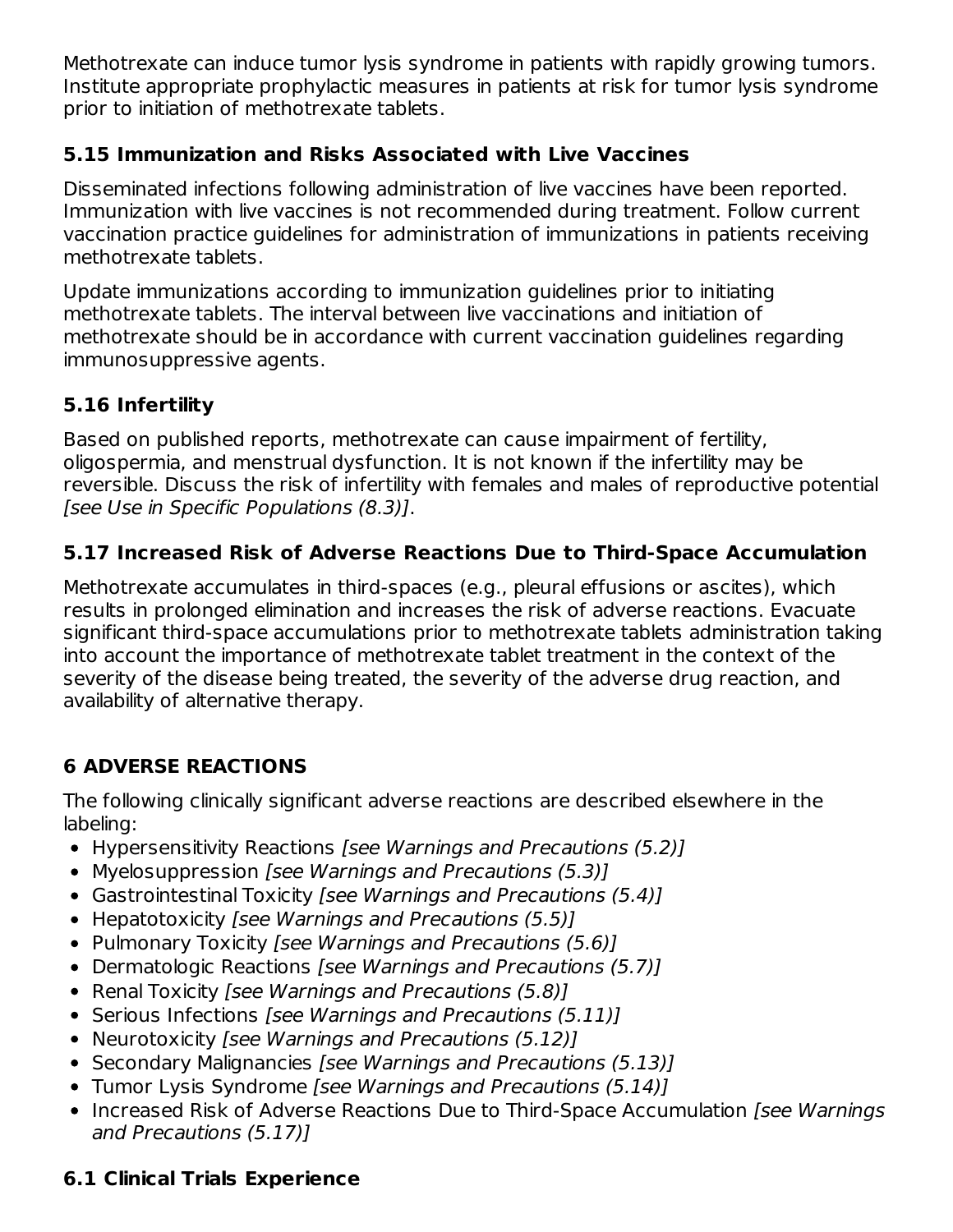Because clinical trials and other studies are conducted under widely varying conditions, adverse reaction rates observed in the clinical trials of a drug cannot be directly compared to rates in the clinical trials of another drug and may not reflect the rates observed in practice.

Common adverse reactions were: ulcerative stomatitis, leukopenia, nausea, and abdominal distress. Other clinically relevant adverse reactions were infection, malaise, fatigue, chills, fever, and dizziness.

#### Rheumatoid Arthritis

**6.1 Clinical Trials Experience**

The most common adverse reactions of methotrexate that exceeded the rate of placebo in 12- to 18-week double-blind studies in patients (n=128) with rheumatoid arthritis are listed below. Patients received methotrexate 7.5 to 15 mg orally once weekly. Most patients received concomitant nonsteroidal anti-inflammatory drugs (NSAIDs) and some also received corticosteroids. Hepatic histology was not examined in these short-term studies.

Incidence  $\geq 10\%$ : Elevated liver tests 15%, nausea/vomiting 10%

Incidence 3% to  $< 10$ %: Stomatitis, thrombocytopenia (platelet count  $< 100,000$ /mm<sup>3</sup>)

Incidence 1% to < 3%: Rash/pruritus/dermatitis, diarrhea, alopecia, leukopenia (white blood cell count  $<$  3000/mm<sup>3</sup>), pancytopenia, dizziness

Two other controlled trials of patients (n=680) with rheumatoid arthritis who received methotrexate 7.5 mg to 15 mg orally once weekly showed the following serious adverse reaction:

Incidence 1%: Interstitial pneumonitis

Other less common adverse reactions were: anemia, headache, upper respiratory infection, anorexia, arthralgias, chest pain, coughing, dysuria, eye discomfort, epistaxis, fever, infection, sweating, tinnitus, vaginal discharge.

#### Polyarticular Juvenile Idiopathic Arthritis (pJIA)

The most common adverse reactions reported in patients 2 to 18 years of age with pJIA treated with methotrexate 5 mg/m<sup>2</sup> to 20 mg/m<sup>2</sup> orally once weekly or 0.1 to 0.65 mg/kg orally once weekly were as follows: elevated liver tests 14%; gastrointestinal reactions (e.g., nausea, vomiting, diarrhea) 11%; stomatitis 2%; leukopenia 2%; headache 1.2%; alopecia 0.5%; dizziness 0.2%; rash 0.2%. Most patients received concomitant NSAIDs and some also received corticosteroids.

#### Psoriasis

In two published series of adults with psoriasis (n=204, 248) who received methotrexate up to 25 mg per week for up to 4 years, adverse reaction rates were similar to those in patients with rheumatoid arthritis, except for alopecia, photosensitivity, and "burning of skin lesions" (3% to 10% each). Painful plaque erosions have been reported.

# **6.2 Postmarketing Experience**

The following adverse reactions have been identified during post approval use of methotrexate. Because these reactions are reported voluntarily from a population of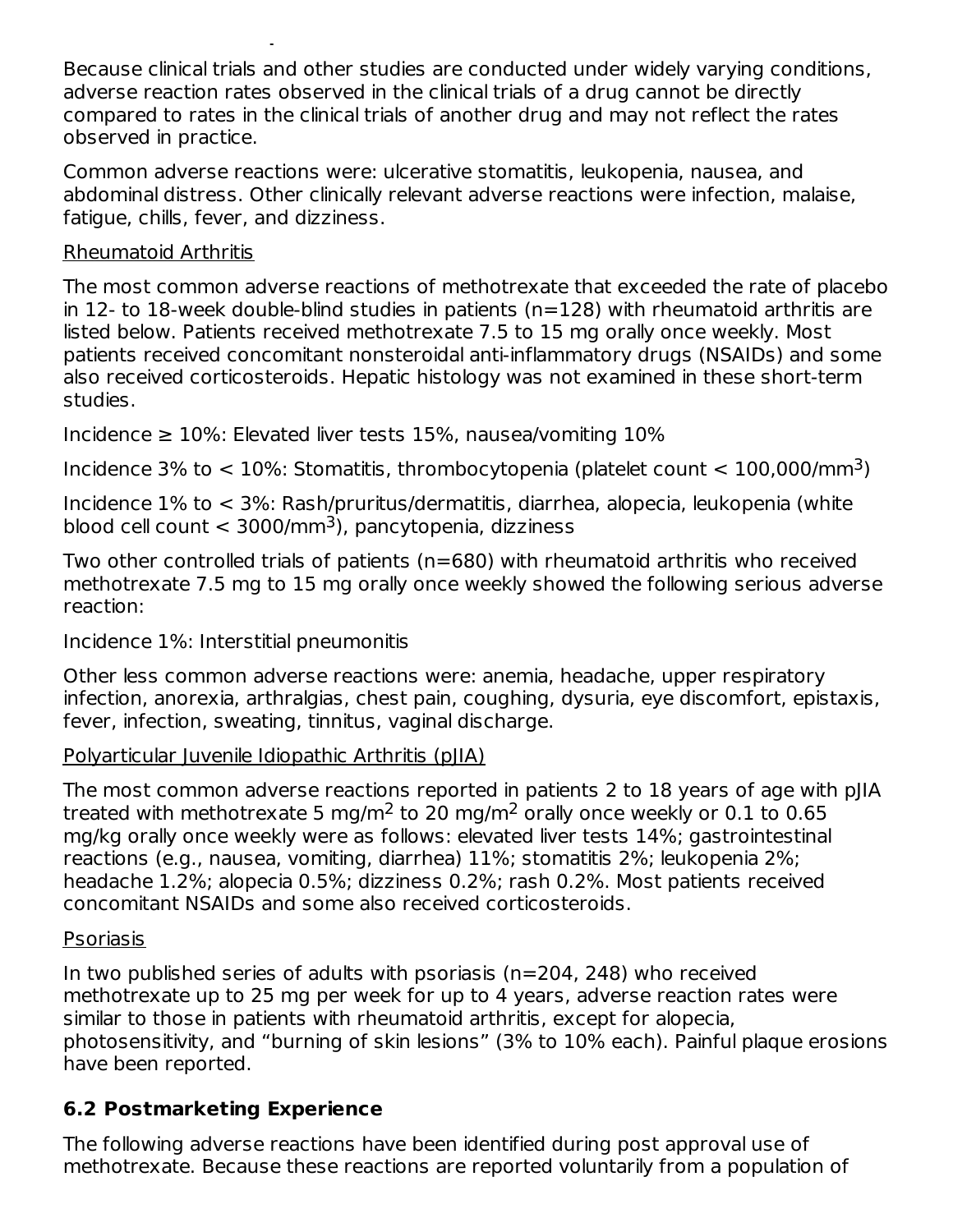uncertain size, it is not always possible to reliably estimate their frequency or establish a causal relationship to drug exposure

Cardiovascular: Thromboembolic events (including arterial thrombosis, cerebral thrombosis, deep vein thrombosis, retinal vein thrombosis, thrombophlebitis, and pulmonary embolus), pericarditis, pericardial effusion, hypotension, sudden death

Endocrine: Diabetes

Eye: Optic neuropathy, blurred vision, ocular pain, conjunctivitis, xerophthalmia

Gastrointestinal: Hemorrhagic enteritis, intestinal perforation, gingivitis, pancreatitis, pharyngitis, hematemesis, melena, gastrointestinal ulceration

Hematology: Aplastic anemia, lymphadenopathy, hypogammaglobulinemia

Hepatobiliary: Acute hepatitis, decreased serum albumin, fibrosis, cirrhosis Immune system: Anaphylaxis, anaphylactoid reactions, vasculitis

Metabolism: Hyperglycemia

Musculoskeletal: Stress fracture, soft tissue and bone necrosis, arthralgia, myalgia, osteoporosis

Nervous system: Headaches, drowsiness, blurred vision, speech impairment (including dysarthria and aphasia), transient cognitive dysfunction, mood alteration, unusual cranial sensations, paresis, encephalopathy, and convulsions.

Renal: Azotemia, hematuria, proteinuria, cystitis

Reproductive: Defective oogenesis or spermatogenesis, loss of libido, impotence, gynecomastia, menstrual dysfunction

Respiratory: Pulmonary fibrosis, respiratory failure, chronic interstitial obstructive pulmonary disease, pleuritic pain and thickening, alveolitis

Skin: Toxic epidermal necrolysis, Stevens-Johnson syndrome, exfoliative dermatitis, skin necrosis, and erythema multiforme, erythematous rashes, pruritus, alopecia, skin ulceration, accelerated nodulosis, urticaria, pigmentary changes, ecchymosis, telangiectasia, photosensitivity, acne, furunculosis

# **7 DRUG INTERACTIONS**

# **7.1 Effects of Other Drugs on Methotrexate**

# Drugs that Increase Methotrexate Exposure

Co-administration of methotrexate with the following products may increase methotrexate plasma concentrations, which may increase the risk of methotrexate severe adverse reactions. In some cases, the co-administration of methotrexate with these products may also subsequently reduce active metabolite formation, which may decrease the clinical effectiveness of methotrexate. Increased organ specific adverse reactions may also occur when methotrexate is Co-administered with hepatotoxic or nephrotoxic products.

If co-administration cannot be avoided, monitor closely for methotrexate adverse reactions when co-administered with: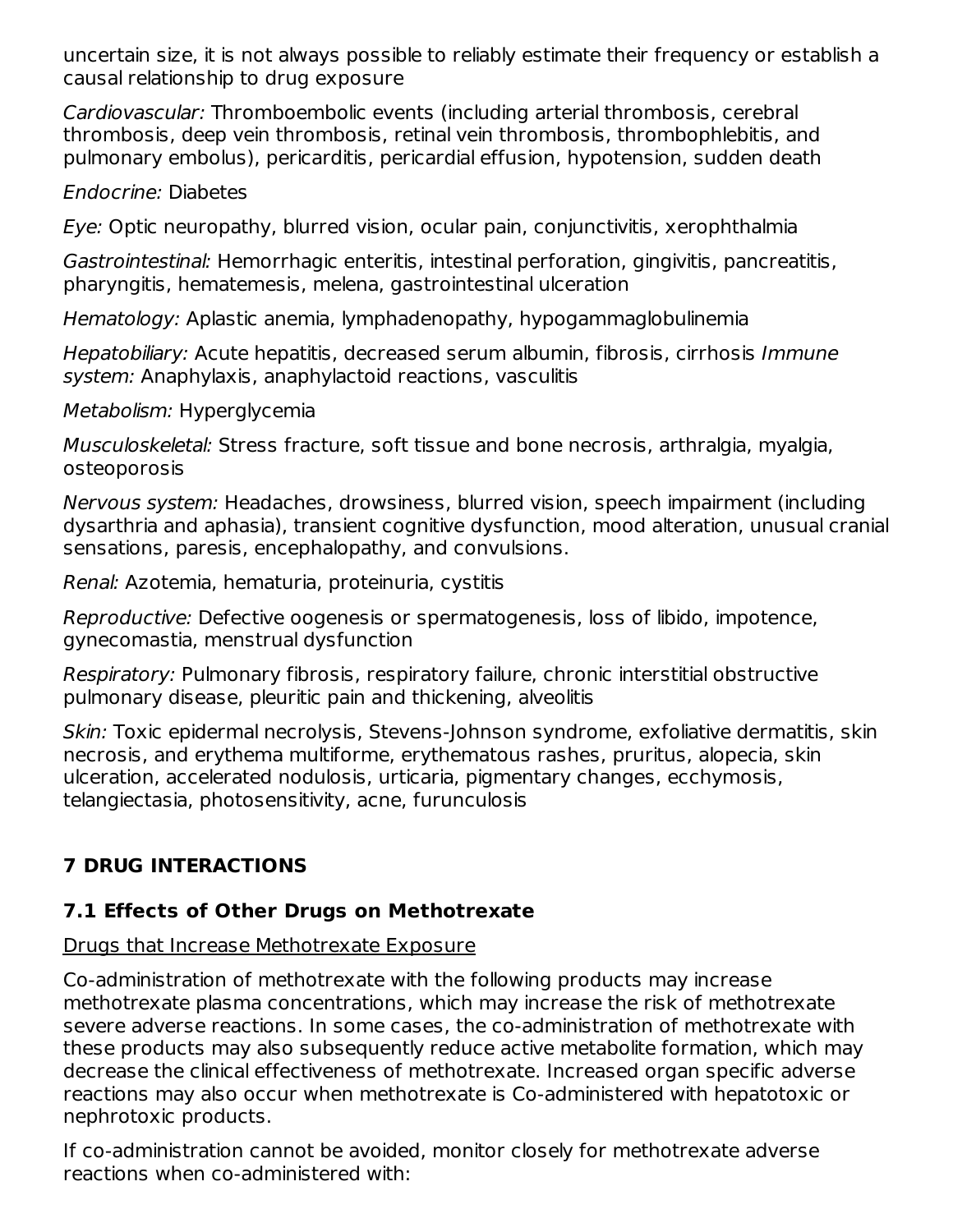- Oral antibiotics (including neomycin)
- Oral or intravenous penicillin or sulfonamide antibiotics
- Highly protein-bound drugs (e.g., oral anticoagulants, phenytoin, salicylates, sulfonamides, sulfonylureas, and tetracyclines)
- 
- Antifolate drugs (e.g., dapsone, pemetrexed, pyrimethamine and sulfonamides)
- Aspirin and other nonsteroidal antiinflammatory drugs
- Hepatotoxic products
- Proton pump inhibitors
- Probenecid Weak acids (e.g., salicylates)
	- Nephrotoxic products

#### Nitrous Oxide

Co-administration of methotrexate with nitrous oxide anesthesia potentiates the effect of methotrexate on folate-dependent metabolic pathways, which may increase the risk of severe methotrexate adverse reactions. Avoid nitrous oxide anesthesia in patients receiving methotrexate. Consider alternative therapies in patients who have received prior nitrous oxide anesthesia.

#### Folic Acid

Co-administration of methotrexate with folic acid or its derivatives decreases the clinical effectiveness of methotrexate in patients with neoplastic diseases. Methotrexate competes with reduced folates for active transport across cell membranes. Instruct patients to take folic or folinic acid only as directed by their healthcare provider [see Warnings and Precautions (5.10)].

#### **8 USE IN SPECIFIC POPULATIONS**

#### **8.1 Pregnancy**

#### Risk Summary

Methotrexate tablets are contraindicated in pregnant women with non-neoplastic diseases [see Contraindications (4)].

Based on published reports and its mechanism of action [see Clinical Pharmacology (12.1)], methotrexate can cause embryo-fetal toxicity and fetal death when administered to a pregnant woman. There are no animal data that meet current standards for nonclinical developmental toxicity studies. Advise pregnant women with neoplastic diseases of the potential risk to a fetus.

In the U.S. general population, the estimated background risk of major birth defects and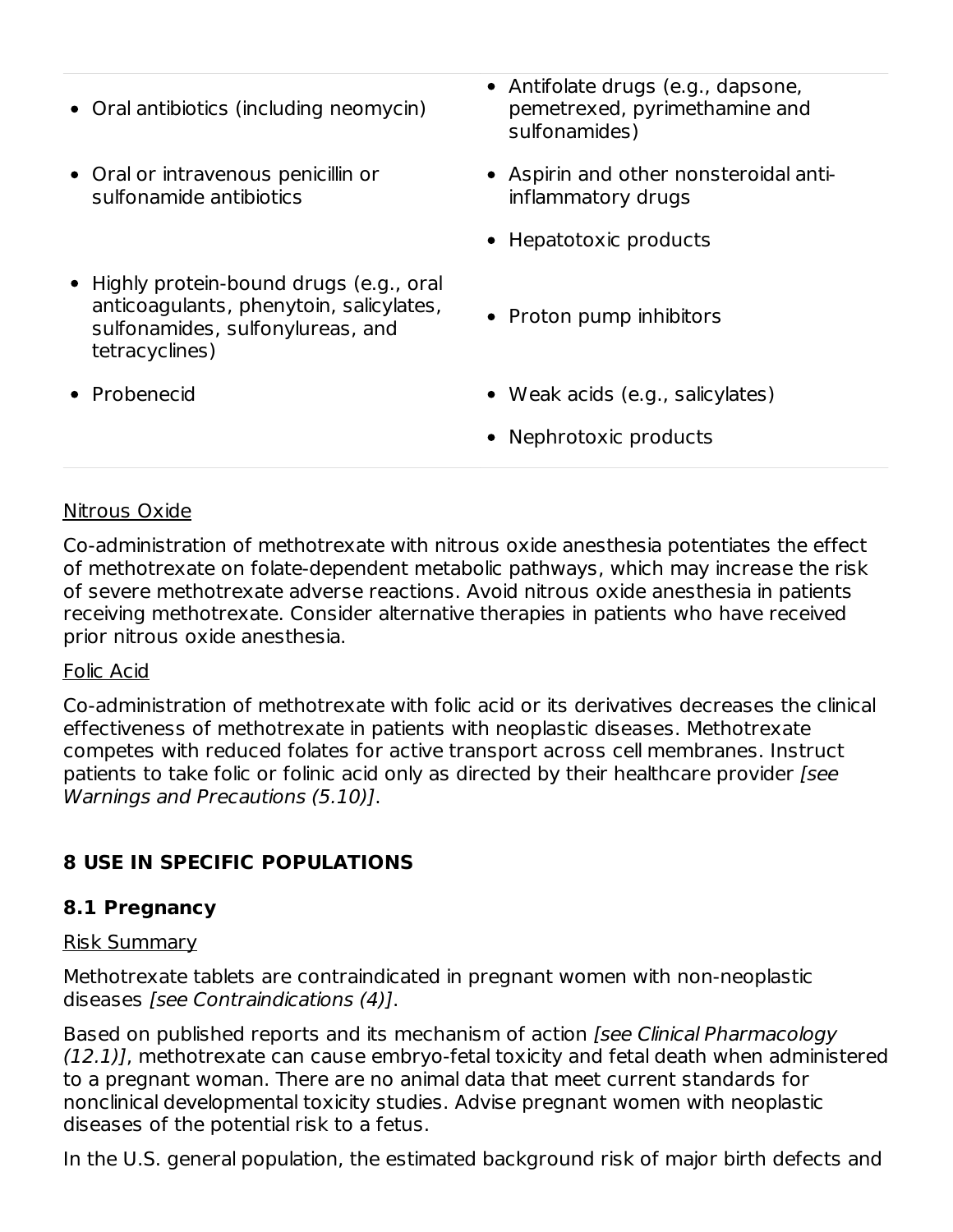miscarriage in clinically recognized pregnancies is 2% to 4% and 15% to 20%, respectively.

# Data

# Human Data

Published data from case reports, literature reviews, and observational studies report that methotrexate exposure during pregnancy is associated with an increased risk of embryo-fetal toxicity and fetal death. Methotrexate exposure during the first trimester of pregnancy is associated with an increased incidence of spontaneous abortions and multiple adverse developmental outcomes, including skull anomalies, facial dysmorphism, central nervous system abnormalities, limb abnormalities, and sometimes cardiac anomalies and intellectual impairment. Adverse outcomes associated with exposure during second and third trimesters of pregnancy include intrauterine growth restriction and functional abnormalities. Because methotrexate is widely distributed and persists in the body for a prolonged period, there is a potential risk to the fetus from preconception methotrexate exposure.

A prospective multicenter study evaluated pregnancy outcomes in women taking methotrexate less than or equal to 30 mg/week after conception. The rate of spontaneous abortion and miscarriage in pregnant women exposed to methotrexate was 42% (95% confidence interval [95% CI] 29, 59), which was higher than in unexposed patients with autoimmune disease (22%; 95% CI: 17, 30) and unexposed patients with nonautoimmune disease (17%; 95% CI: 13, 23). Of the live births, the rate of major birth defects in pregnant women exposed to methotrexate after conception was higher than in unexposed patients with autoimmune disease (adjusted odds ratio (OR) 1.8 [95% CI: 0.6, 6]) and unexposed patients with non-autoimmune disease (adjusted OR 3.1 [95% CI: 1, 10]) (2.9%). Major birth defects associated with pregnancies exposed to methotrexate after conception were not always consistent with methotrexate-associated adverse developmental outcomes.

# **8.2 Lactation**

# Risk Summary

Limited published literature report the presence of methotrexate in human milk in low amounts, with the highest breast milk to plasma concentration ratio reported to be 0.08:1. There are no data on the effects of methotrexate or its metabolites on the breastfed child or their effects on milk production. Because of the potential for serious adverse reactions in a breastfed child, instruct women not to breastfeed during treatment with methotrexate tablets and for 1 week after the final dose.

# **8.3 Females and Males of Reproductive Potential**

Methotrexate can cause malformations and fetal death at doses less than or equal to the recommended clinical doses [Use in Specific Populations (8.1)].

# Pregnancy Testing

Verify the pregnancy status of females of reproductive potential prior to initiating methotrexate tablets [see Contraindications (4), Use in Specific Populations (8.1)].

# Contraception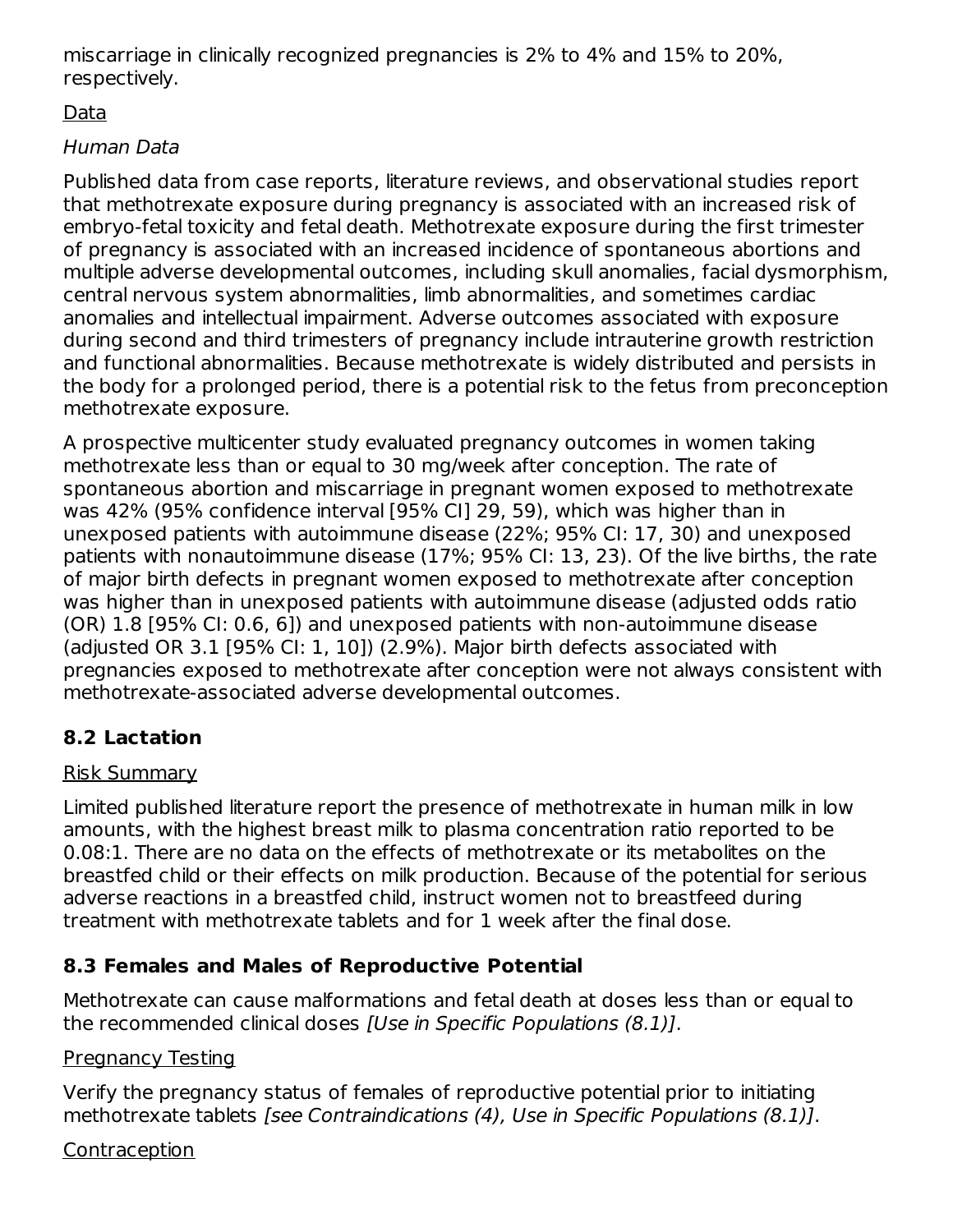#### **Females**

Advise females of reproductive potential to use effective contraception during treatment with methotrexate tablets and for 6 months after the final dose.

#### Males

Methotrexate can cause chromosomal damage to sperm cells. Advise males with female partners of reproductive potential to use effective contraception during treatment with methotrexate tablets and for 3 months after the final dose.

#### Infertility

#### **Females**

Based on published reports of female infertility after methotrexate, advise females of reproductive potential that methotrexate can cause impairment of fertility and menstrual dysfunction during treatment with methotrexate tablets and after the final dose. It is not known if the infertility may be reversed in all affected females.

#### Males

Based on published reports of male infertility after methotrexate, advise males that methotrexate can cause oligospermia or infertility during treatment with Methotrexate Tablets and after the final dose. It is not known if the infertility may be reversed in all affected males.

## **8.4 Pediatric Use**

The safety and effectiveness of methotrexate tablets in pediatric patients have been established for the treatment of ALL as part of the combination chemotherapy maintenance regimen and the treatment of pJIA [see Indications and Usage (1), Dosage and Administration (2)]. No new safety signals have been observed in pediatric patients in clinical studies [see Adverse Reactions (6.1)].

The safety and effectiveness of methotrexate tablets have not been established in pediatric patients for the other indications [see Indications and Usage (1)].

# **8.5 Geriatric Use**

Clinical studies of methotrexate did not include sufficient numbers of subjects aged 65 and over to determine whether they respond differently from younger subjects.

# **8.6 Renal Impairment**

Methotrexate elimination is reduced in patients with renal impairment [see Clinical Pharmacology (12.3)]. Patients with renal impairment are at increased risk for methotrexate adverse reactions. Closely monitor patients with renal impairment [creatinine clearance (CLcr) less than 90 mL/min, Cockcroft-Gault] for adverse reactions. Reduce the dosage or discontinue methotrexate tablets as appropriate [see Warnings] and Precautions (5.8)].

#### **8.7 Hepatic Impairment**

The pharmacokinetics and safety of methotrexate in patients with hepatic impairment is unknown. Patients with hepatic impairment may be at increased risk for methotrexate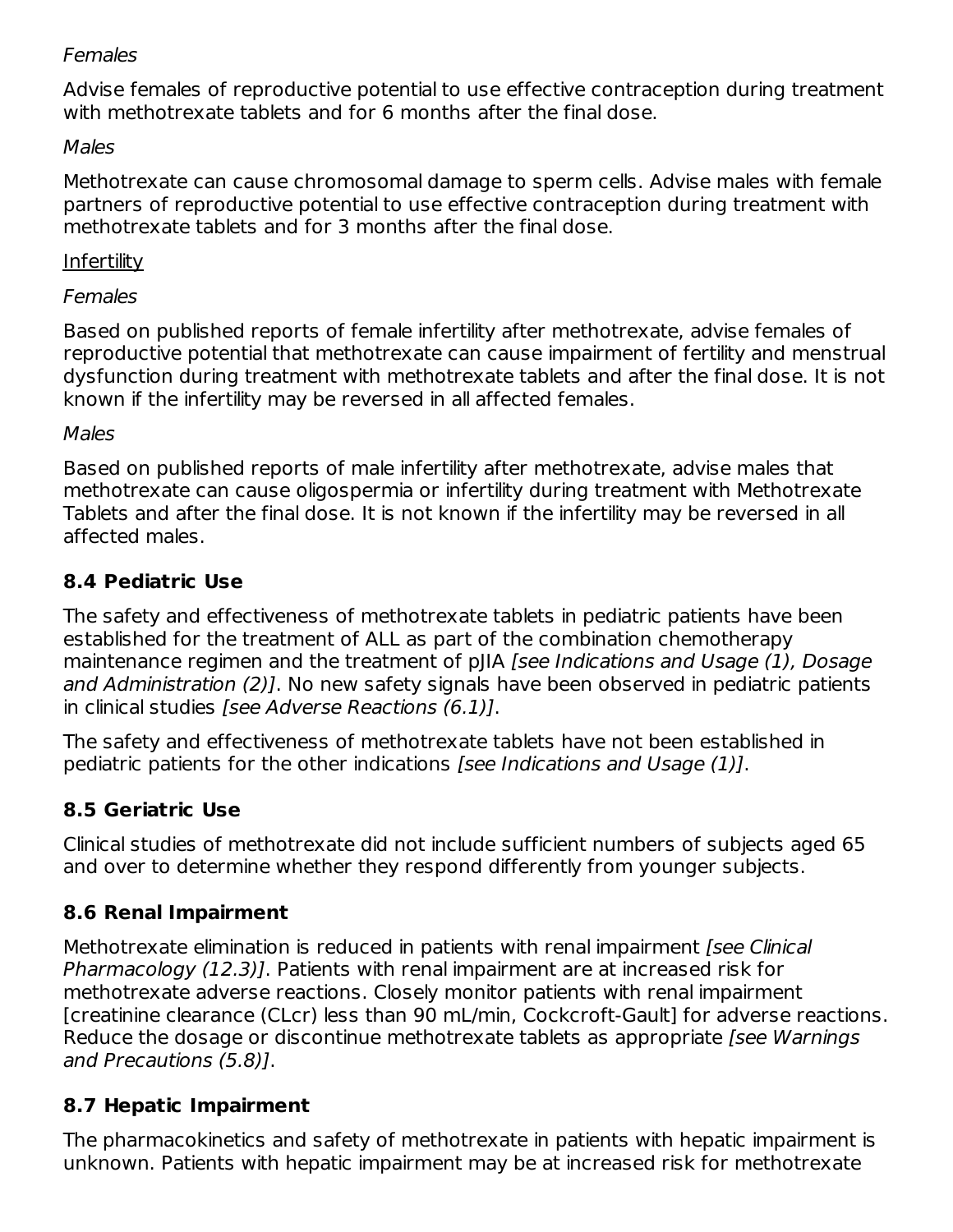adverse reactions based on the elimination characteristics of methotrexate *[see Clinical*] Pharmacology (12.3)]. Closely monitor patients with hepatic impairment for adverse reactions. Reduce the dosage or discontinue methotrexate tablets as appropriate [see Warnings and Precautions (5.5)].

#### **10 OVERDOSAGE**

Overdosage, including fatal overdosage, has occurred with methotrexate [see Warnings] and Precautions (5.9)].

#### **Manifestations**

Manifestations of methotrexate overdosage include adverse reactions reported at pharmacologic doses, particularly hematologic and gastrointestinal reactions (e.g., leukopenia, thrombocytopenia, anemia, pancytopenia, myelosuppression, mucositis, stomatitis, oral ulceration, nausea, vomiting, gastrointestinal ulceration, or gastrointestinal bleeding). In some cases, no symptoms were reported; however, sepsis or septic shock, renal failure, and aplastic anemia were also reported.

#### Management

Leucovorin and levoleucovorin are indicated for diminishing the methotrexate adverse reactions of methotrexate overdosage. Administer leucovorin or levoleucovorin as soon as possible after methotrexate overdosage). Monitor serum creatinine and methotrexate levels to guide leucovorin or levoleucovorin therapy. Refer to the leucovorin or levoleucovorin prescribing information for additional dosage information.

Glucarpidase is indicated for the treatment of toxic plasma methotrexate concentrations (>1 micromole per liter) in patients with delayed methotrexate clearance due to impaired renal function. Refer to the glucarpidase prescribing information for additional dosage information.

Administer concomitant hydration and urinary alkalinization.

Neither hemodialysis nor peritoneal dialysis has been shown to improve methotrexate elimination; however, methotrexate has been effectively cleared with acute, intermittent hemodialysis using a high-flux dialyzer.

#### **11 DESCRIPTION**

Methotrexate, USP is dihydrofolate reductase inhibitor with the chemical name of N-[4- [[(2,4 diamino-6-pteridinyl) methyl]methylamino]benzoyl]-L glutamic acid. The molecular formula is  $\mathsf{C}_{20}\mathsf{H}_{22}\mathsf{N}_{8}\mathsf{O}_{5}$  and the molecular weight is 454.4 g/mol. The structural formula is:

 $CH<sub>3</sub>$ CONH COOH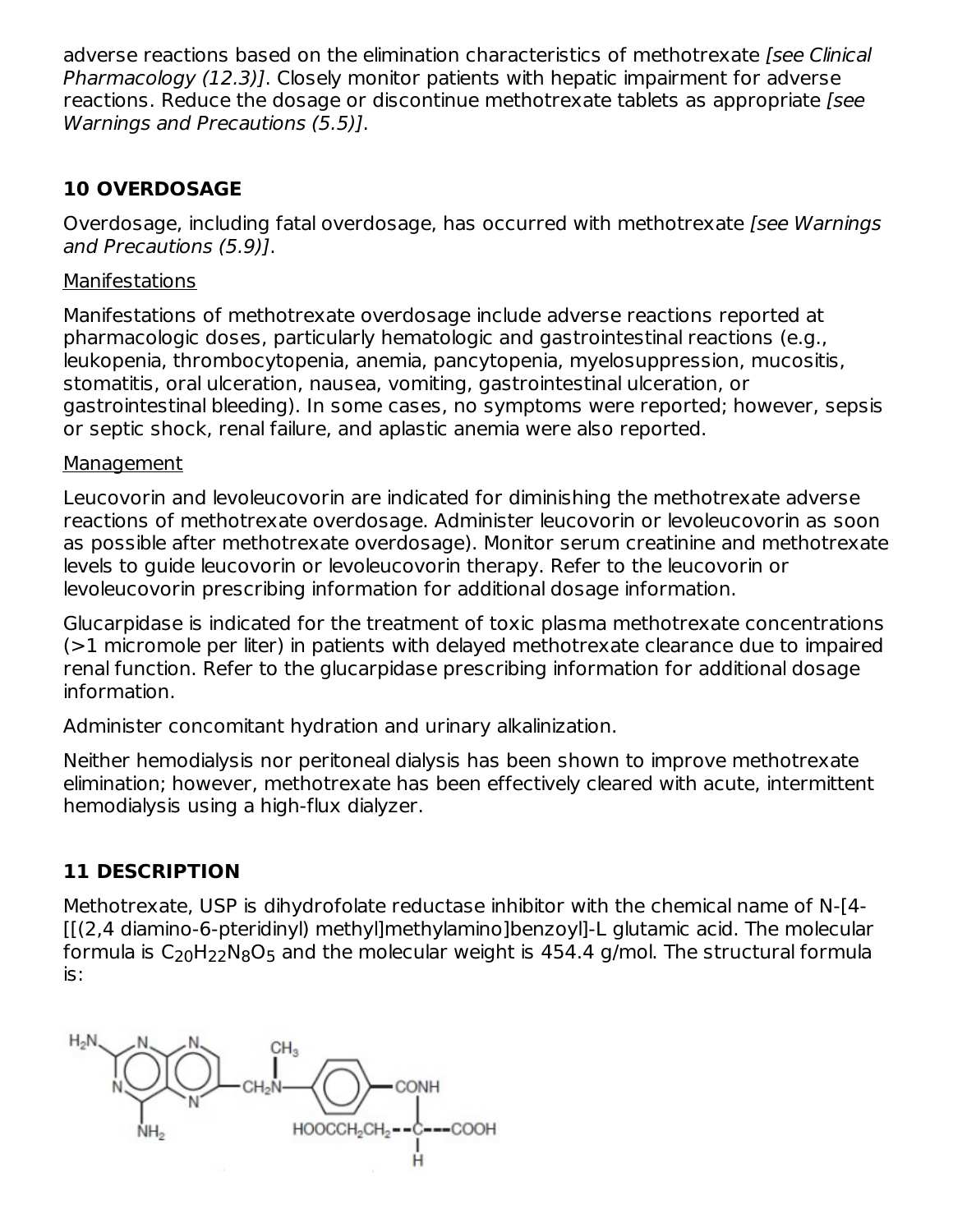Methotrexate tablets, USP for oral use are available in bottles of 36 and 100 tablets. Each methotrexate tablet, USP contains 2.5 mg methotrexate, USP equivalent to 2.74 mg methotrexate sodium and the following inactive ingredients: lactose monohydrate, magnesium stearate and maize starch.

# **12 CLINICAL PHARMACOLOGY**

# **12.1 Mechanism of Action**

Methotrexate inhibits dihydrofolic acid reductase. Dihydrofolates must be reduced to tetrahydrofolates by this enzyme before they can be utilized as carriers of one-carbon groups in the synthesis of purine nucleotides and thymidylate. Therefore, methotrexate interferes with DNA synthesis, repair, and cellular replication. Actively proliferating tissues such as malignant cells, bone marrow, fetal cells, buccal and intestinal mucosa, and cells of the urinary bladder are in general more sensitive to this effect of methotrexate.

The mechanism of action in rheumatoid arthritis and in psoriasis is unknown.

#### **12.3 Pharmacokinetics**

#### Absorption

At doses of 30 mg/m<sup>2</sup> or less, the mean bioavailability is approximately 60%. Peak plasma concentrations are reached within 0.75 to 6 hours following oral administration. Methotrexate may undergo enterohepatic recirculation; however, this pathway has not been fully characterized.

#### Effect of Food

Food has been shown to delay absorption and reduce peak concentration.

#### **Distribution**

Methotrexate in serum is approximately 50% protein bound. Methotrexate does not penetrate the blood-cerebrospinal fluid barrier at concentrations achieved with the recommended dosages.

#### Elimination

The elimination half-life of methotrexate is approximately 3 to 10 hours. Small amounts of methotrexate polyglutamates may remain in tissues for extended periods. The retention and prolonged drug action of these active metabolites vary among different cells, tissues, and tumors. Nonlinear elimination due to saturation of renal tubular reabsorption has been observed in studies of patients with psoriasis receiving methotrexate doses between 7.5 mg and 30 mg.

#### Metabolism

Methotrexate is partially metabolized by intestinal flora after oral administration.

Methotrexate primarily undergoes hepatic and intracellular metabolism to active polyglutamated forms which can be converted back to methotrexate by hydrolase enzymes. Methotrexate also undergoes minor metabolism to active 7-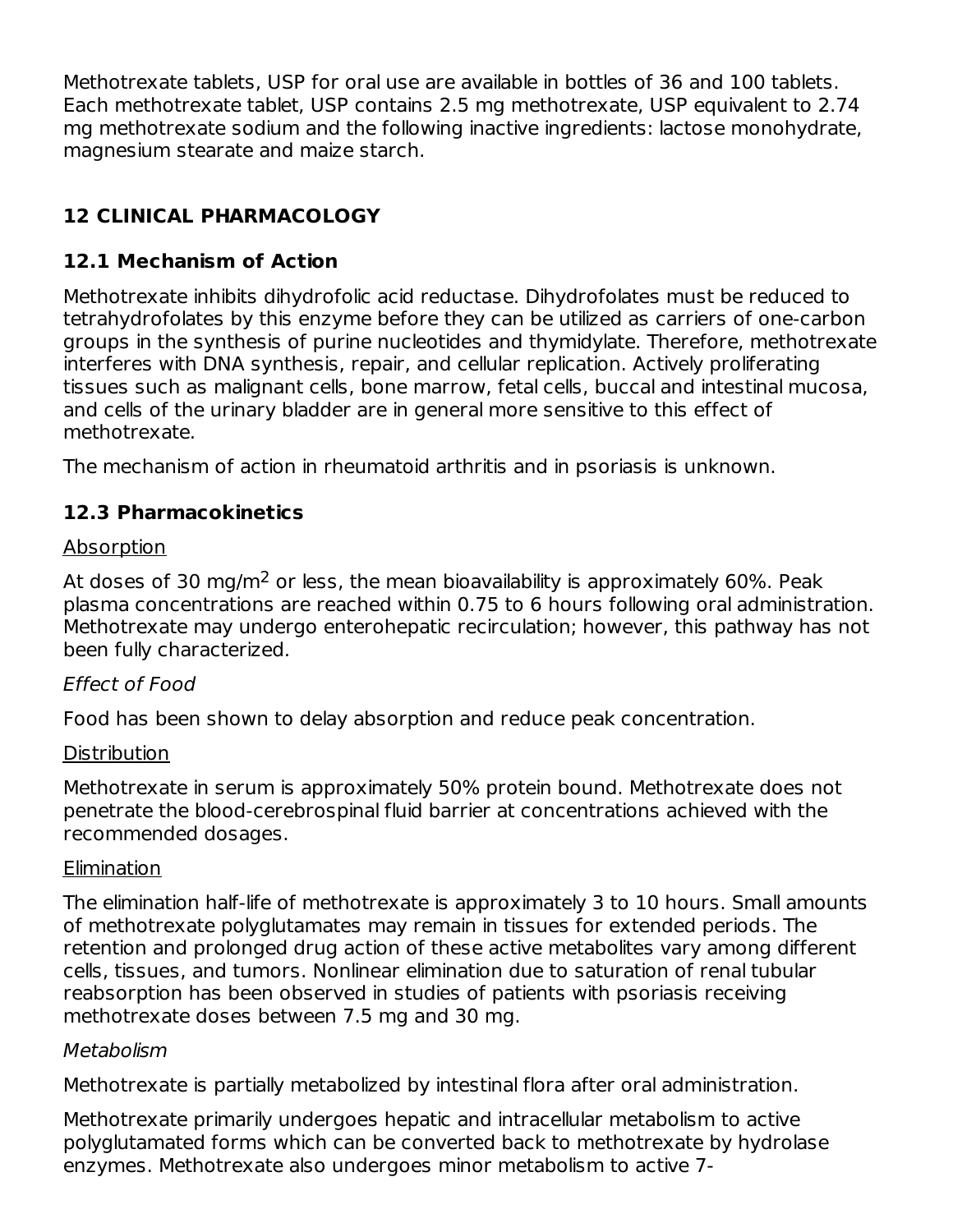#### hydroxymethotrexate.

#### Excretion

Methotrexate primarily undergoes renal excretion by glomerular filtration and active tubular secretion that is dependent upon dosage and route of administration. Biliary excretion accounts for ≤10% of the methotrexate dose.

#### Specific Populations

The effect of hepatic impairment on the pharmacokinetics of methotrexate is unknown.

# Pediatric Patients

In pediatric patients with leukemia, oral absorption (23% to 95%) of methotrexate is variable and dose-dependent. The difference between highest and lowest peak methotrexate concentrations (C $_{\rm max}$  0.11 to 2.3 micromolar after a 20 mg/m<sup>2</sup> dose) was 20-fold. The time to peak concentration (T $_{\sf max}$  0.67 to 4 hours after a 15 mg/m<sup>2</sup> dose) and fraction of dose absorbed is variable. The absorption of doses greater than 40 mg/m<sup>2</sup> is significantly less than that of lower doses.

In pediatric patients with pJIA, plasma concentrations of methotrexate are variable. Following oral administration of methotrexate 6.4 mg/m<sup>2</sup>/week to 11.2 mg/m<sup>2</sup>/week, mean serum concentrations were 0.59 micromolar (0.03 to 1.40) at 1 hour, 0.44 micromolar (0.01 to 1.00) at 2 hours, and 0.29 micromolar (0.06 to 0.58) at 3 hours.

In pediatric patients receiving methotrexate for acute lymphoblastic leukemia (6.3 mg/m<sup>2</sup> to 30 mg/m<sup>2</sup>) or for JIA (3.75 mg/m<sup>2</sup> to 26.2 mg/m<sup>2</sup>), the terminal half-life has been reported to range from 0.7 to 5.8 hours or from 0.9 to 2.3 hours, respectively.

#### Patients with Renal impairment

The elimination half-life of methotrexate is variable and increases with the severity of renal impairment.

# **13 NONCLINICAL TOXICOLOGY**

# **13.1 Carcinogenesis, Mutagenesis, Impairment of Fertility**

Methotrexate has been evaluated in a number of animal studies for carcinogenic potential with inconclusive results. There is evidence that methotrexate causes chromosomal damage to animal somatic cells and human bone marrow cells.

# **15 REFERENCES**

1. "OSHA Hazardous Drugs." OSHA. http://www.osha.gov/SLTC/hazardousdrugs/index.html.

# **16 HOW SUPPLIED/STORAGE AND HANDLING**

Methotrexate Tablets USP, **2.5 mg**, are supplied as round, biconvex, yellow tablets, scored in half on one side, engraved with "A" above the score and "1" below. They are available as follows: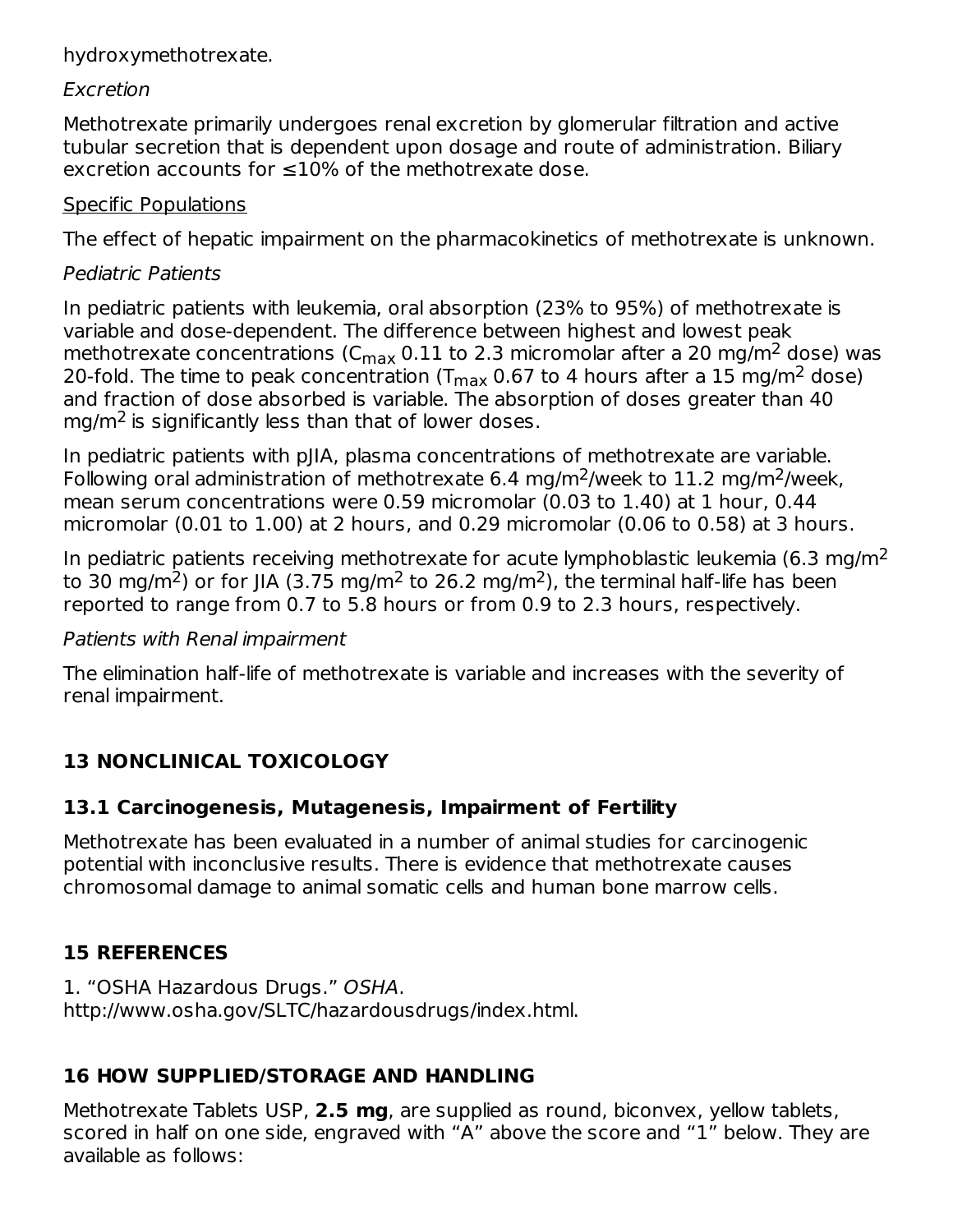Bottles of 36: NDC 69238-1423-6

Bottles of 100: NDC 69238-1423-1

Store at 20° to 25°C (68° to 77°F); excursions permitted between 15° to 30°C (59° to 86°F) [see USP Controlled Room Temperature].

Methotrexate tablets, USP is a cytotoxic drug. Follow applicable special handling and disposal procedures. $^{\rm 1}$ 

# **17 PATIENT COUNSELING INFORMATION**

Advise the patient to read the FDA-approved patient labeling (Patient Information).

Embryo-Fetal Toxicity

- Advise females of reproductive potential of the potential risk to a fetus and to inform their healthcare provider of a known or suspected pregnancy [see Contraindications (4), Warnings and Precautions (5.1), Use in Specific Populations (8.1)].
- Advise females of reproductive potential to use effective contraception during treatment with methotrexate tablets and for 6 months after the final dose *[see Use in*] Specific Populations (8.3)].
- Advise males of reproductive potential to use effective contraception during treatment with methotrexate tablets and for 3 months after the final dose [see Use in Specific Populations (8.3)].

#### Hypersensitivity Reactions

Advise patients and their caregivers of the potential risk of hypersensitivity and that methotrexate tablets are contraindicated in patients with a history of hypersensitivity reactions to methotrexate. Instruct patients to seek immediate medical attention for signs of a hypersensitivity reaction [see Warnings and Precautions (5.2)].

#### Myelosuppression and Serious Infections

Inform patients and their caregivers that methotrexate tablets can cause myelosuppression and the need for frequent monitoring of blood cell counts. Advise patients and their caregivers to immediately report new onset fever, symptoms of infection, easy bruising or persistent bleeding to their healthcare provider [see Warnings and Precautions (5.3, 5.11)].

#### Gastrointestinal Toxicity

Advise patients and their caregivers to report new or worsening diarrhea, vomiting, or stomatitis to their healthcare provider. Advise patients to immediately contact their healthcare provider for high fever, rigors, persistent or severe abdominal pain, severe constipation, hematemesis, or melena [see Warnings and Precautions (5.4)].

#### **Hepatotoxicity**

Advise patients and their caregivers to report signs or symptoms of hepatic toxicity to their healthcare provider [see Warnings and Precautions (5.5)].

#### Pulmonary Toxicity

Advise patients and their caregivers to report new or worsening cough, fever, or dyspnea to their healthcare provider [see Warnings and Precautions (5.6)].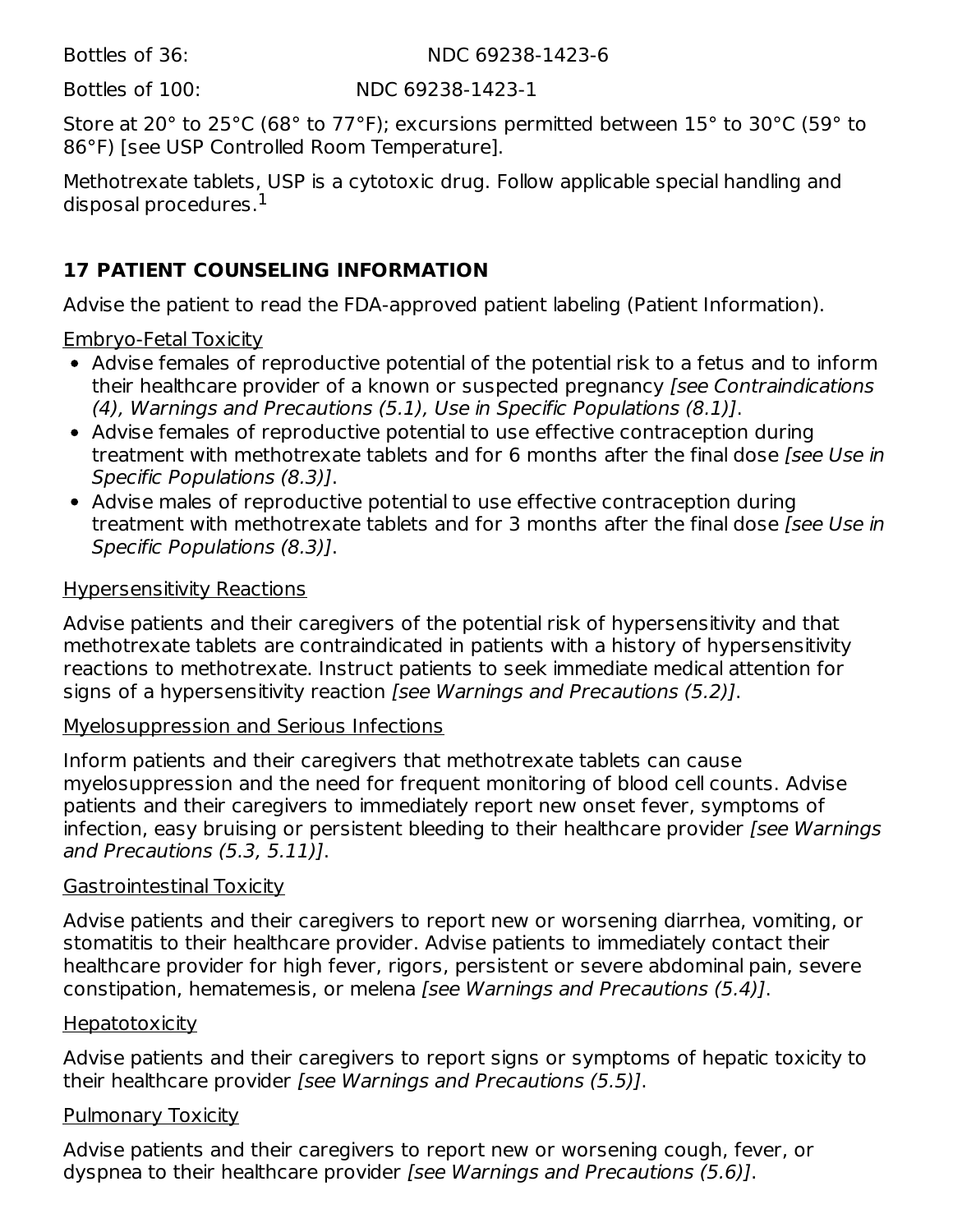#### Dermatologic Reactions

Advise patients and their caregivers that methotrexate tablets can cause serious skin rash and to immediately contact their healthcare provider for new or worsening skin rash. Advise patients and their caregivers to avoid excessive sun exposure and use sun protection measures [see Warnings and Precautions (5.7)].

#### Renal Toxicity

Advise patients and their caregivers to immediately contact their healthcare provider for signs or symptoms of renal toxicity, such as marked increases or decreases in urinary output [see Warnings and Precautions (5.8)].

#### Risk of Serious Adverse Reactions with Medication Error

For patients who are prescribed a once weekly dosing regimen, advise patients and caregivers that the recommended dosage is to be taken once weekly as a single dose and that mistakenly taking the recommended weekly dosage once daily has led to fatal adverse reactions [see Warnings and Precautions (5.9)].

#### **Neurotoxicity**

Advise patients and their caregivers to report new neurological signs or symptoms to their healthcare provider [see Warnings and Precautions (5.12)].

#### Secondary Malignancies

Advise patients on the risk of second primary malignancies during treatment with methotrexate tablets [see Warnings and Precautions (5.13)].

#### Lactation

Instruct women not to breastfeed during treatment with methotrexate tablets and for 1 week after the final dose [see Use in Specific Populations (8.2)].

#### **Infertility**

Advise females and males of reproductive potential that methotrexate may impair fertility [see Warnings and Precautions (5.16), Use in Specific Populations (8.3)].

#### Drug Interactions

Advise patients and caregivers to inform their healthcare provider of all concomitant medications, including prescription medicines, over-the-counter drugs, vitamins, and herbal products [see Drug Interactions (7)].

Distributed by:

#### **Amneal Pharmaceuticals LLC**

Bridgewater, NJ 08807

Rev. 05-2020-02

#### **Patient Information**

**Methotrexate (meth" oh trex' ate) Tablets, USP**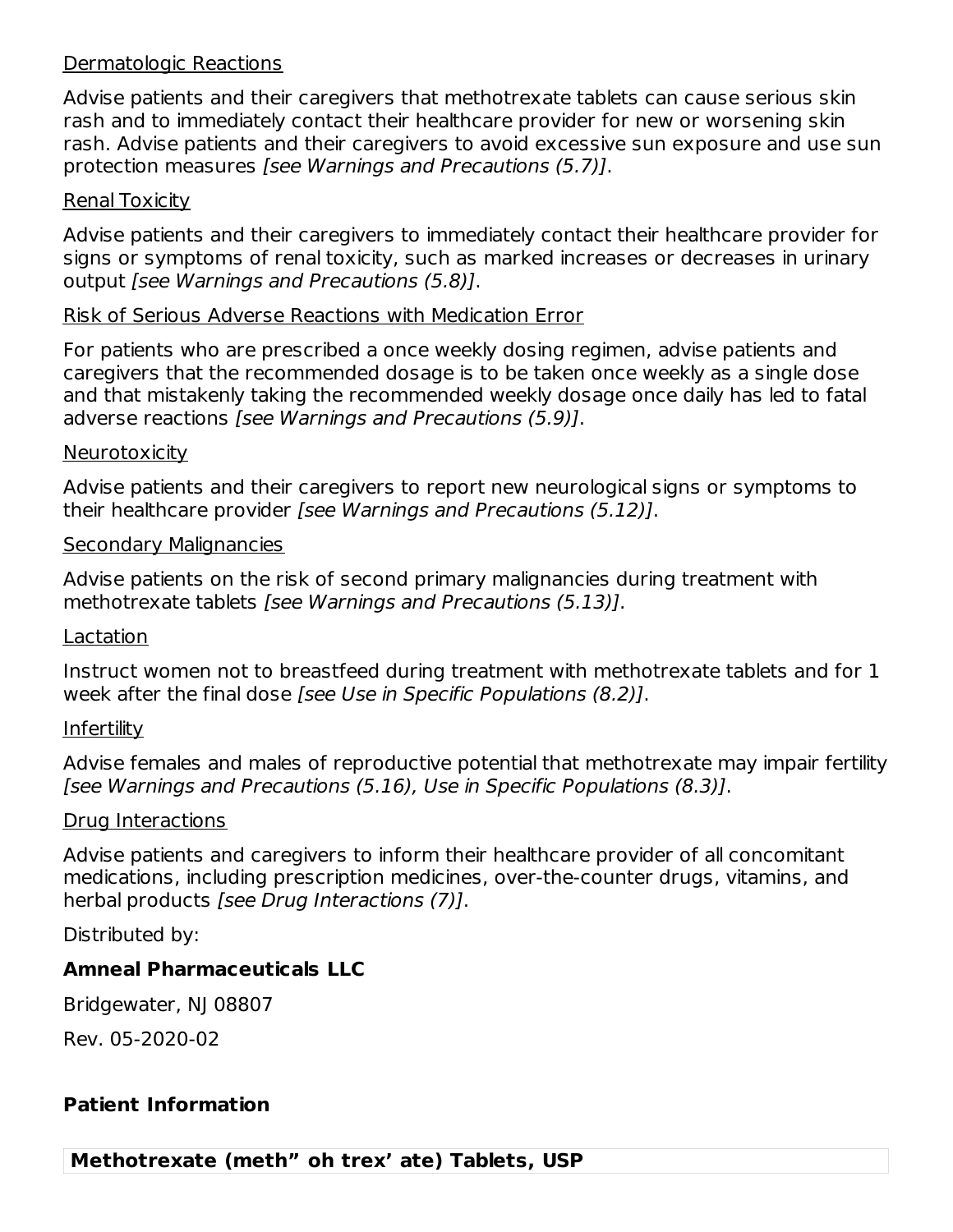**What is the most important information I should know about methotrexate tablets? Methotrexate can cause serious side effects that may be severe and lead to death**, including: **Harm to an unborn baby, including birth defects or death of an unborn baby. Females who can become pregnant:**

- Your healthcare provider should do a pregnancy test before you start taking methotrexate tablets to see if you are pregnant.
- **If you are being treated for a medical condition other than cancer, do not take methotrexate tablets if you are pregnant. See "Who should not take methotrexate tablets?"**
- If you are taking Methotrexate to treat your cancer, you and your healthcare provider will decide if you will take Methotrexate if you are pregnant.
- Use effective birth control (contraception) during treatment and for **6** months after your final dose of Methotrexate. Ask your healthcare provider what forms of birth control you can use during this time.

# **Tell your healthcare provider right away if you become pregnant or think you are pregnant during treatment with methotrexate tablets.**

- **Males with female partners who are able to become pregnant:**
- Use effective birth control during treatment and for **3** months after your final dose of methotrexate.

#### **Tell your healthcare provider right away if your female partner becomes pregnant during treatment with methotrexate tablets. Severe allergic reactions.**

Severe allergic reactions can happen with methotrexate tablets. Signs and symptoms of a severe allergic reaction may include:

| • skin rash, itching and hives                  | fast heart rate            |
|-------------------------------------------------|----------------------------|
| • swelling of the face, lips, tongue, or throat | feeling faint<br>$\bullet$ |
| dizziness                                       | • stomach-area pain        |
| • trouble breathing                             | vomiting or diarrhea       |
| wheezing                                        |                            |

**Do not** take methotrexate tablets if you have had a severe allergic reaction to methotrexate tablets in the past.

**Get medical help right away** if you develop any of the signs or symptoms of a severe allergic reaction listed above.

**Decreased blood cell counts.** Methotrexate can affect your bone marrow and cause decreases in red blood counts, white blood cell counts, and platelets that can be severe and life-threatening.

Your healthcare provider will check your blood cell counts when you start and during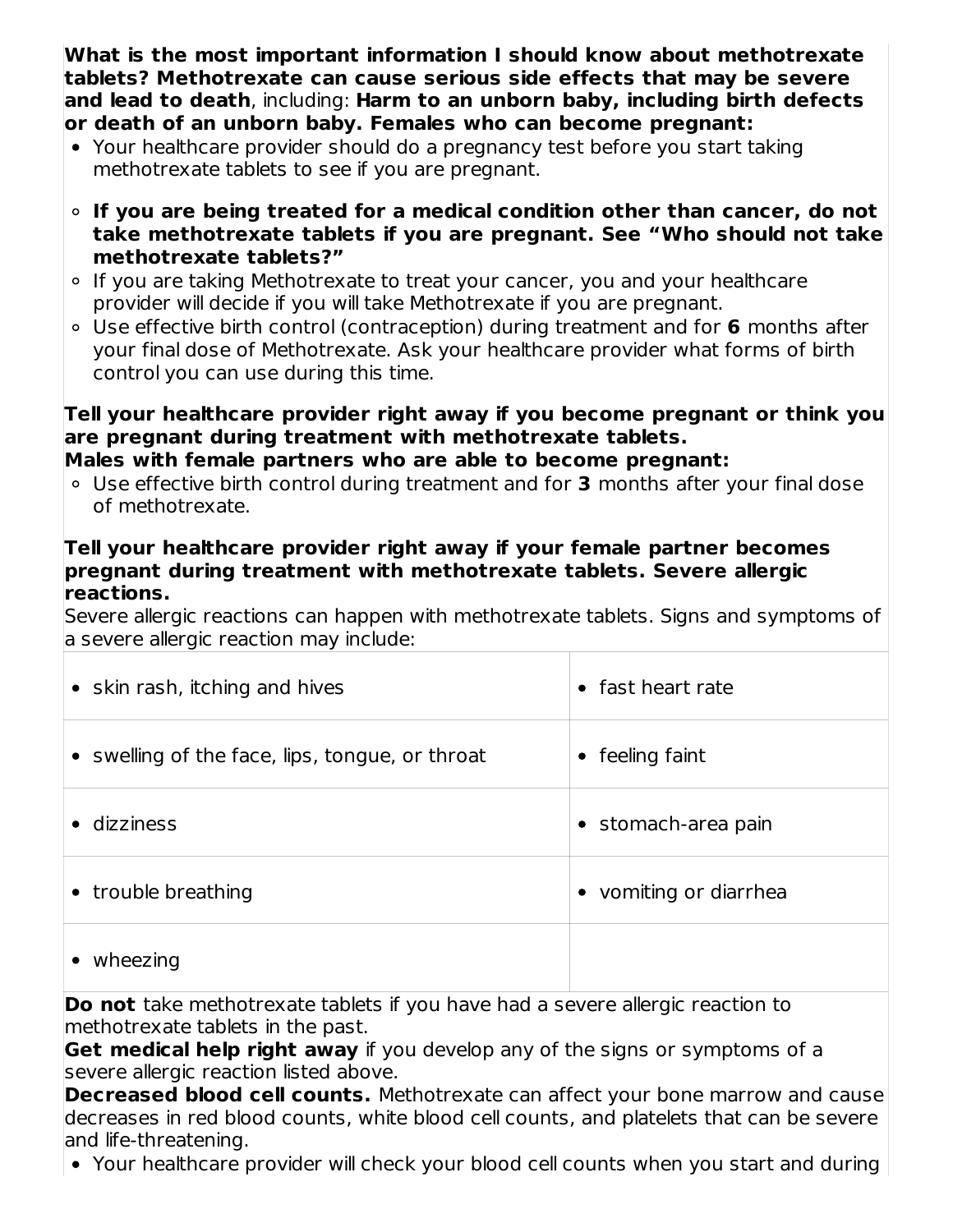treatment with methotrexate tablets.

### **Call your healthcare provider right away if you develop any of the following:**

| $\bullet$ a new fever | $\bullet$ symptoms of infection | $\bullet$ Easy bruising or bleeding that<br>will not stop (persistent<br>bleeding) |
|-----------------------|---------------------------------|------------------------------------------------------------------------------------|
|-----------------------|---------------------------------|------------------------------------------------------------------------------------|

#### **Severe stomach and intestine problems (gastrointestinal) problems.**

- Diarrhea, vomiting, nausea, and mouth sores can happen in people who take methotrexate tablets.
- **Inflammation of the intestine with severe bleeding and a tear in the intestinal wall (perforation) have happened with methotrexate tablets and caused death.**
- People who have stomach ulcers (peptic ulcer disease) or ulcerative colitis (UC) have a greater risk of developing severe stomach or intestine problems with methotrexate tablets.

Tell your healthcare provider if you develop new or worsening diarrhea, vomiting, or mouth sores during treatment with methotrexate tablets.

**Tell your healthcare provider right away if you develop high fever, shaking chills (rigors), pain in your stomach-area (abdomen) that will not go away or is severe, severe constipation, if you are vomiting blood or have blood in your stools.**

**Liver problems.** Methotrexate can cause severe liver problems including liver scarring (fibrosis), cirrhosis, and liver failure that may not get better (possibly irreversible) and can cause death.

- **In people with psoriasis** who take methotrexate tablets, liver fibrosis or cirrhosis may happen without any symptoms or abnormal liver tests. The risk for liver problems in people with psoriasis increases as with the amount of methotrexate tablets that you take over time.
- Your healthcare provider will do tests to monitor your liver function before you start and during treatment with methotrexate tablets.

#### **Tell your healthcare provider if you have any signs or symptoms of liver problems** during treatment with methotrexate tablets, including:

| tiredness                   | swelling in your legs, feet or<br>ankles                 |
|-----------------------------|----------------------------------------------------------|
| • easy bleeding or bruising | weight loss                                              |
| • loss of appetite          | itchy skin                                               |
| nausea                      | yellowing of your skin or the<br>white part of your eyes |
|                             |                                                          |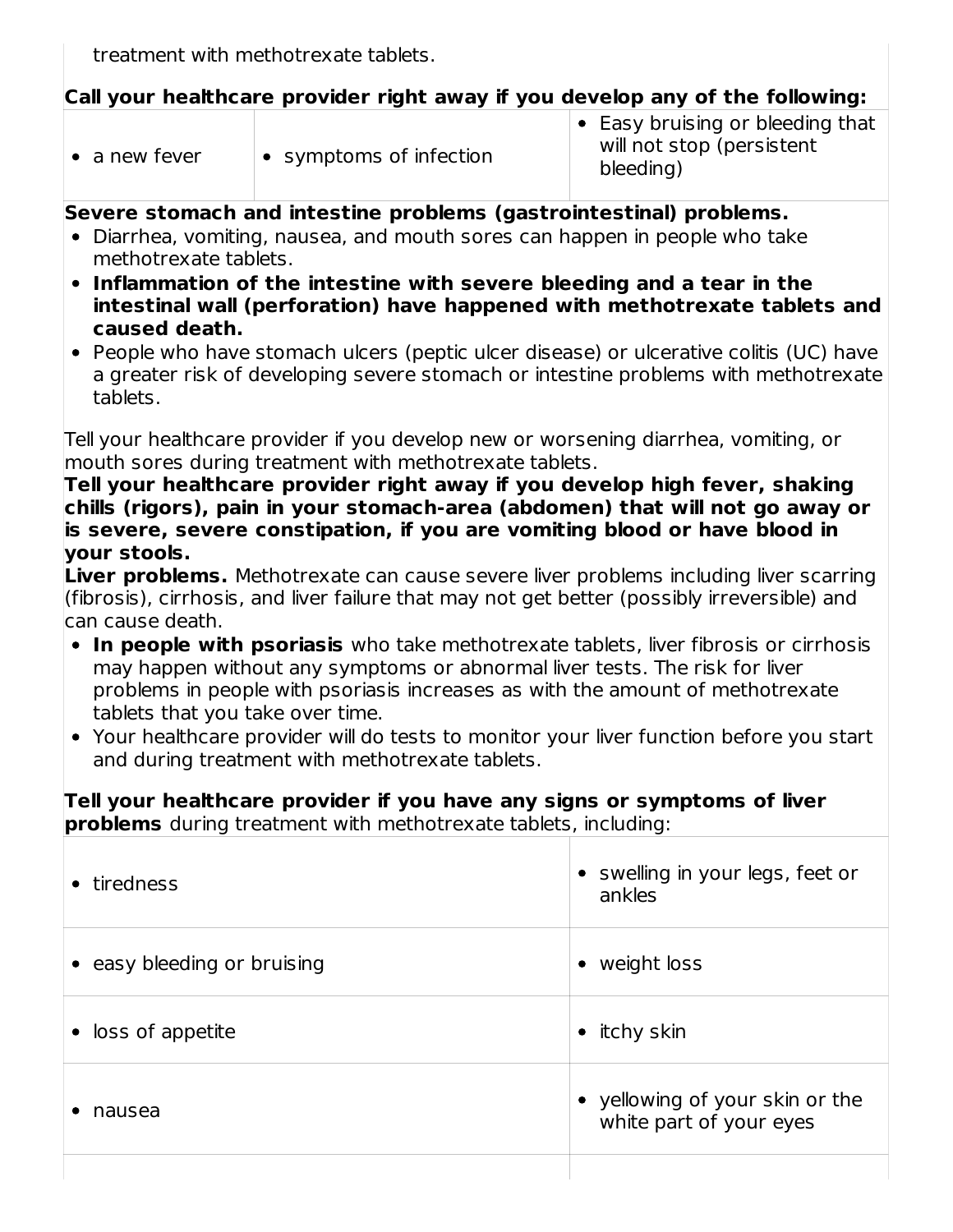**Lung problems.** Lung problems can happen suddenly (acute) with methotrexate tablets or they can develop over a long period-of-time (chronic). Lung problems may not get better (possibly irreversible) and can cause death.

**Tell your healthcare provider if you have any new or worsening symptoms including: cough (especially a dry cough), fever, or trouble breathing. Severe skin reactions.** Severe skin reactions can happen with methotrexate tablets and can lead to death.

- **In people with psoriasis:** Your psoriasis may get worse if you are exposed to sunlight or other types of ultraviolet light.
- Methotrexate tablets can cause reactivation of skin reactions that can happen after radiation therapy (radiation recall dermatitis) and cause sunburn to come back (photodermatitis).

Limit sunlight exposure during treatment with methotrexate tablets. Use sunscreen and wear protective clothing when you will be exposed to sunlight during treatment with methotrexate tablets.

**Tell your healthcare provider right away about any new or worsening skin rash during treatment with methotrexate tablets. Kidney problems. Kidney problems can happen with methotrexate tablets, including kidney failure which can happen suddenly (acute) and may not go away (irreversible).**

Your healthcare provider will check your kidney function before you start and during treatment with methotrexate tablets.

**Tell your healthcare provider right away** if you have any signs or symptoms of kidney problems, including:

| a big change (either increase or decrease) in the<br>$\circ$<br>amount of urine you produce | ○ shortness of breath |
|---------------------------------------------------------------------------------------------|-----------------------|
| • swelling in your legs, ankles or feet                                                     | tiredness<br>$\circ$  |
|                                                                                             | weight gain           |

See **"What are the possible side effects of methotrexate tablets"** for more information about side effects.

# **What are methotrexate tablets?**

Methotrexate tablets are a prescription medicine used:

- in combination with other chemotherapy medicines in adults and children, for maintenance treatment of acute lymphoblastic leukemia (ALL)
- to treat adults with mycosis fungoides (cutaneous T-cell lymphoma)
- in combination with other therapies to treat adults with non-Hodgkin lymphoma that has come back (relapsed) or did not respond to previous treatment (refractory)
- to treat adults with rheumatoid arthritis
- to treat children with polyarticular juvenile idiopathic arthritis (pJIA)
- to treat adults with severe psoriasis

It is not known if methotrexate tablets are safe and effective in treating children with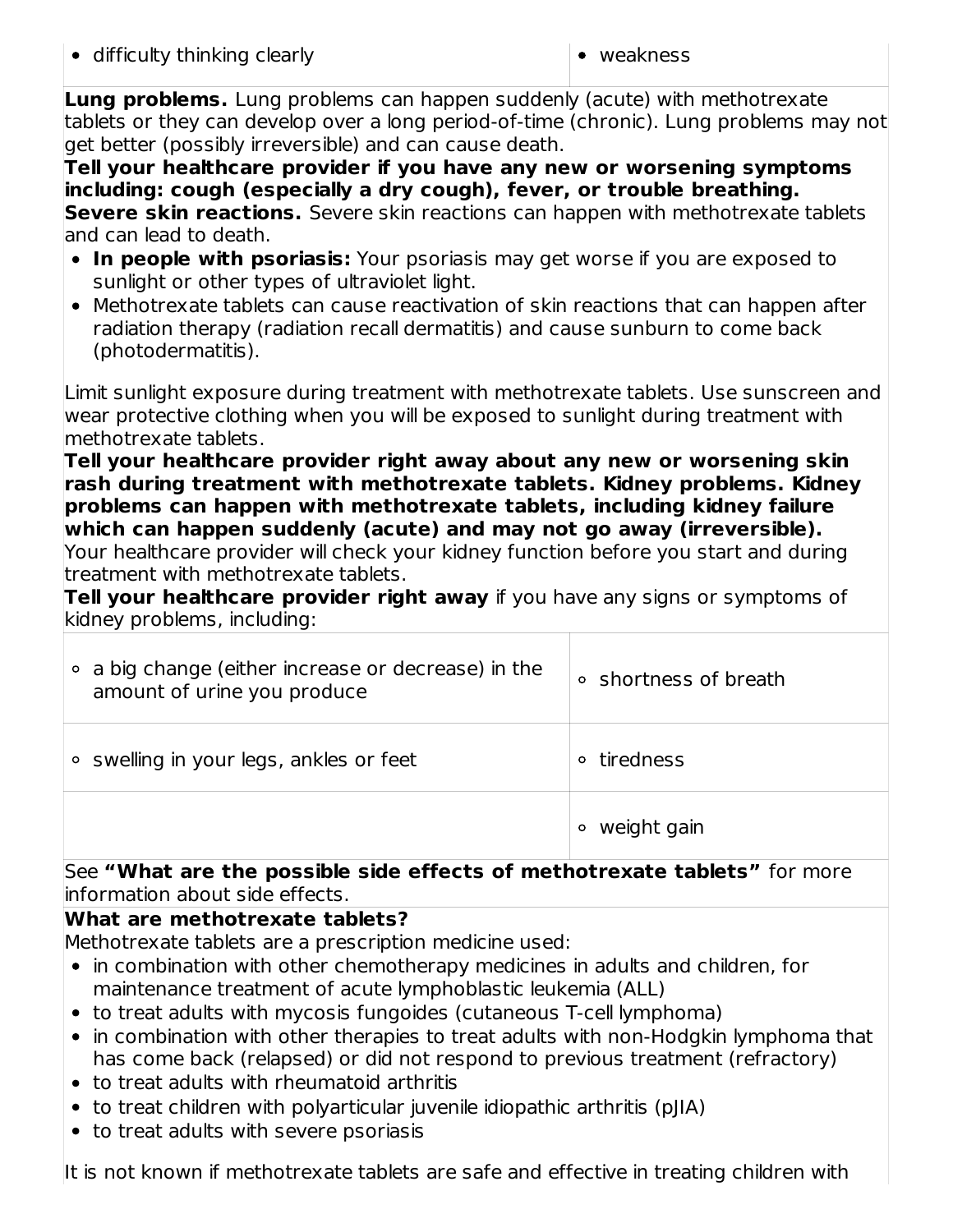any disease other than ALL as part of a combination regimen used for maintenance therapy of their cancer, and for the treatment of pJIA. It is not known if methotrexate tablets are safe in people with liver problems.

# **Do not take methotrexate tablets if you:**

- are pregnant and are being treated or will be treated with methotrexate tablets for rheumatoid arthritis, pJIA, or severe psoriasis or for any disease other than cancer. Methotrexate tablets can cause harm to an unborn baby, including birth defects or death of an unborn baby. See **"What is the most important information I should know about methotrexate tablets?"**
- have or had a severe allergic reaction to methotrexate tablets in the past. See **"What is the most important information I should know about methotrexate tablets?"** See the end of this leaflet for a complete list of ingredients in methotrexate tablets.

#### **Before taking Methotrexate tell your healthcare provider about all of your medical conditions, including if you:**

- have problems swallowing tablets
- have kidney problems or are receiving dialysis treatments
- have liver problems
- drink alcohol-containing beverages and, during treatment with methotrexate tablets, if there are any changes in the amount of alcoholic beverages you drink
- have fluid in your stomach-area (ascites)
- have lung problems or fluid in your lungs (pleural effusion)
- plan to have any surgeries with general anesthesia, including dental surgery
- have stomach ulcers (peptic ulcer disease)
- have ulcerative colitis
- have recently received or are scheduled to receive a vaccine. You should not receive live vaccines during treatment with methotrexate tablets.
- are breastfeeding or plan to breastfeed. Methotrexate may pass into your breast milk. Do not breastfeed during treatment and for 1 week after your last dose of methotrexate tablets.

**Tell your healthcare provider about all the medicines you take,** including prescription and over-the-counter medicines, vitamins and herbal supplements. Methotrexate tablets and certain other medicines can affect each other and cause serious side effects. Do not start or change any medicines unless you have talked to your doctor and your doctor has told you it is safe. Know all the medicines that you take and keep a list of them with you at all times to show doctors and pharmacists.

# **How should I take methotrexate tablets?**

- **Take methotrexate tablets exactly as prescribed by your healthcare provider.** Your dose of methotrexate tablets and when you take it will depend on the condition that is being treated.
- **Do not** take more methotrexate tablets than prescribed. Do not change your dose of methotrexate tablets unless your healthcare provider tells you to.
- **Taking more methotrexate tablets than prescribed or taking methotrexate tablets more often than prescribed, can lead to severe side effects and cause death.**
- **If you take too much methotrexate tablets call your healthcare provider**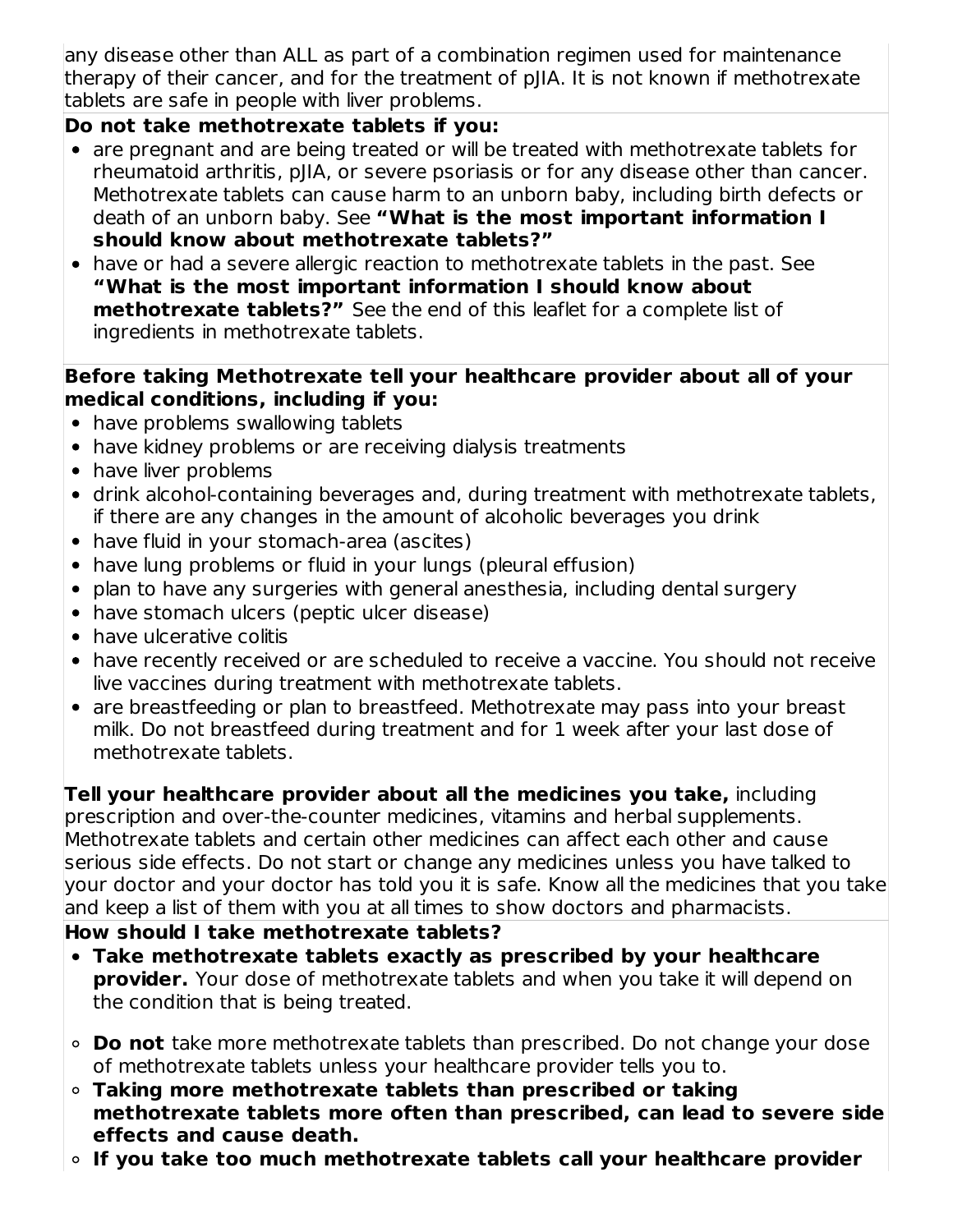**or go to your nearest hospital emergency room right way. You will need to receive a medicine as soon as possible to help reduce side effects that could be severe and could cause death.**

**If you miss taking a dose of methotrexate tablets, call your healthcare provider for instructions about when to take your next dose of methotrexate tablets.**

**If you are taking methotrexate tablets for treatment of severe psoriasis, rheumatoid arthritis, or polyarticular juvenile idiopathic arthritis:**

- **Take your methotrexate tablets dose 1 time each week, not every day. Severe side effects and death have happened in people who mistakenly have taken methotrexate tablets every day instead of 1 time each week.**
- **Take a folic acid or folinic acid supplement every day during treatment with methotrexate tablets,** as instructed by your healthcare provider, to help reduce the chance of developing certain side effects, such as mouth sores.

#### **If you are taking methotrexate tablets to treat your cancer:**

- **Follow your healthcare provider's instructions about how much methotrexate tablets to take and when to take it.**
- **Do not take folic acid or folinic acid** during treatment with methotrexate tablets unless your healthcare provider tells you to. Taking folic acid or folinic acid with methotrexate tablets may make your methotrexate tablets treatment less effective.

#### **What are the possible side effects of methotrexate tablets?**

Methotrexate tablets can cause serious side effects that may be severe and lead to death including:

- See **"What is the most important information I should know about methotrexate tablets?"**
- **Serious infections.** People who take methotrexate tablets have an increased risk of developing infections that can be life-threatening or cause death. These infections may include: bacterial, fungal, or viral infections, including Pneumocystis jiroveci pneumonia, invasive fungal infections, hepatitis B infection that comes back (reactivation), turberculosis infection that may be new or reactivation, and Herpes zoster or cytomegalovirus (CMV) that spreads throughout the body (disseminated). **Tell your healthcare provider right away if you develop a new fever or if you have any symptoms of infection during treatment with methotrexate tablets.**
- **Brain and spinal cord (nervous system) problems.** Methotrexate tablets can cause nervous system problems that can be severe and last for a short time or last for a long time. These nervous system problems can get progressively worse, may not get better (irreversible), and can cause death. The risk for a certain nervous system problem called leukoencephalopathy is increased in people who have had radiation treatment to their head (cranial radiation) in the past.

Tell your healthcare provider about any new nervous system symptoms that you develop during treatment with methotrexate tablets.

- **Secondary cancers.** Secondary (new) cancers can happen in people who take methotrexate tablets.
- $\circ$  In people with psoriasis, the risk of new skin cancers is increased with methotrexate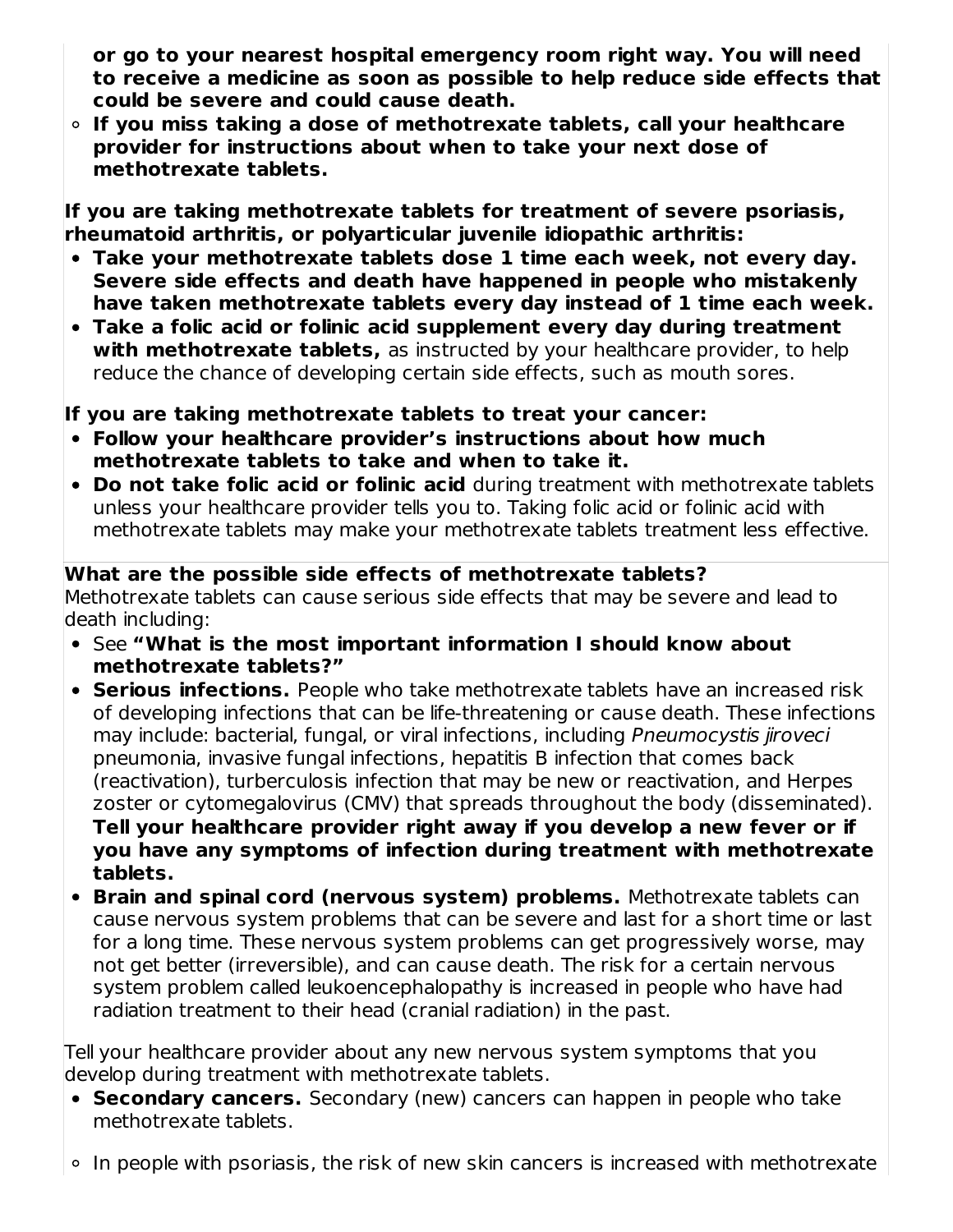tablets and further increased if you take the medicine cyclosporine after receiving treatment with methotrexate tablets.

- Certain blood cancers can happen during treatment with methotrexate tablets. In some cases, these blood cancers may completely go away (regress completely) after methotrexate tablets are stopped.
- **Tumor lysis syndrome (TLS).** TLS is caused by the fast breakdown of cancer cells. TLS can cause kidney failure and the need for dialysis treatment, abnormal heart rhythm, seizure, and sometimes death. Your healthcare provider may do blood tests to check you for TLS if you are receiving methotrexate tablets as a cancer treatment.
- **Possible fertility problems (infertility) in males and females.** Methotrexate tablets can cause fertility problems in males and females, and can cause sperm production to stop in males, and menstrual problems in females. Males may not be able to father a child. Females may not be able to become pregnant. It is not known if your fertility may return. Talk with your healthcare provider about your risk for infertility if this is a concern for you.

The most common side effects of methotrexate tablets include:

- mouth sores
- low white blood cells. **See "What is the most important information I should know about methotrexate tablets?"**
- nausea, upset stomach

These are not all the side effects of methotrexate tablets. Ask your healthcare provider or pharmacist for more information.

Call your doctor for medical advice about side effects. You may report side effects to FDA at 1-800-FDA-1088.

#### **How should I store methotrexate tablets?**

- Store methotrexate tablets at 68°F to 77°F (20°C to 25°C)
- Keep methotrexate tablets away from light.

#### **Keep methotrexate tablets and all medicines out of the reach of children. General information about the safe and effective use of methotrexate tablets.**

Medicines are sometimes prescribed for purposes other than those listed in a Patient Information leaflet. Do not use methotrexate tablets for a condition for which it was not prescribed. Do not give methotrexate tablets to other people, even if they have the same symptoms that you have. It may harm them. This leaflet summarizes the most important information about methotrexate tablets. If you would like more information, talk with your healthcare provider. You can ask your pharmacist or healthcare provider for information about methotrexate tablets that is written for healthcare professionals.

# **What are the ingredients in Methotrexate?**

**Active Ingredient:** methotrexate, USP

**Inactive Ingredients:** lactose monohydrate, magnesium stearate and maize starch.

#### Distributed by:

**Amneal Pharmaceuticals LLC**

Bridgewater, NJ 08807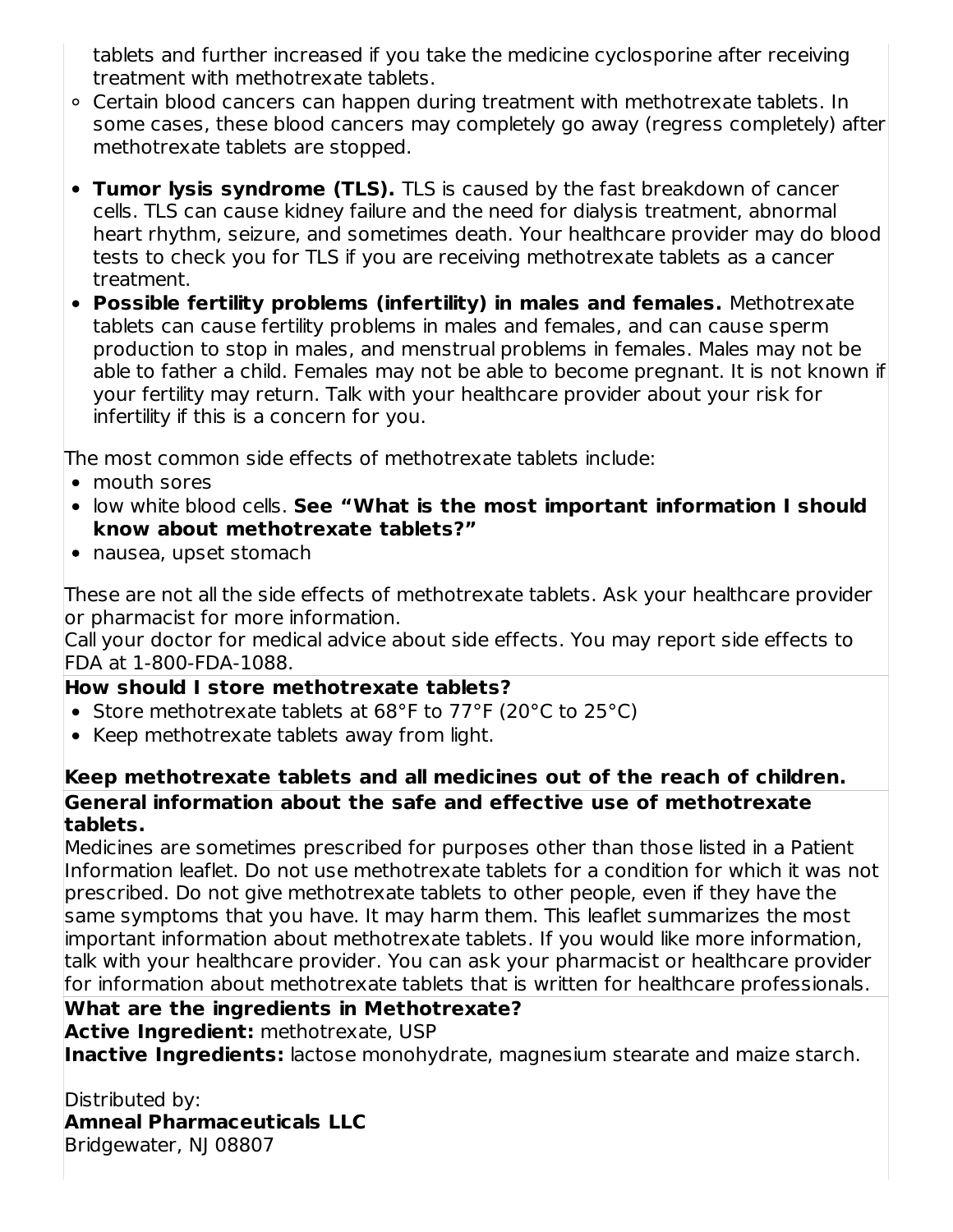Rev. 05-2020-02

For additional information contact Amneal Pharmaceuticals at 1-877-835-5472.

This Patient Information has been approved by the U.S. Food and Drug Administration.

#### **PRINCIPAL DISPLAY PANEL**

**NDC 69238-1423-6 Methotrexate Tablets USP, 2.5 mg 36 Count Contianer Label Rx only Amneal Pharmaceuticals LLC**



| HUMAN PRESCRIPTION DRUG                                                             |  |  |                           | NDC:69238-1423                                            |
|-------------------------------------------------------------------------------------|--|--|---------------------------|-----------------------------------------------------------|
| ORAL                                                                                |  |  |                           |                                                           |
|                                                                                     |  |  |                           |                                                           |
| <b>Active Ingredient/Active Moiety</b>                                              |  |  |                           |                                                           |
| <b>Ingredient Name</b>                                                              |  |  |                           | <b>Strength</b>                                           |
| <b>METHOTREXATE SODIUM (UNII: 3IG1E710ZN) (METHOTREXATE -</b><br>UNII: YL5FZ 2Y5U1) |  |  |                           | 2.5 <sub>ma</sub>                                         |
|                                                                                     |  |  |                           |                                                           |
|                                                                                     |  |  |                           |                                                           |
| <b>Ingredient Name</b>                                                              |  |  |                           | <b>Strength</b>                                           |
| LACTOSE MONOHYDRATE (UNII: EWQ57Q8I5X)                                              |  |  |                           |                                                           |
| <b>MAGNESIUM STEARATE (UNII: 70097M6I30)</b>                                        |  |  |                           |                                                           |
| <b>STARCH, CORN (UNII: O8232NY3SJ)</b>                                              |  |  |                           |                                                           |
|                                                                                     |  |  | <b>Item Code (Source)</b> | <b>Basis of</b><br><b>Strength</b><br><b>METHOTREXATE</b> |